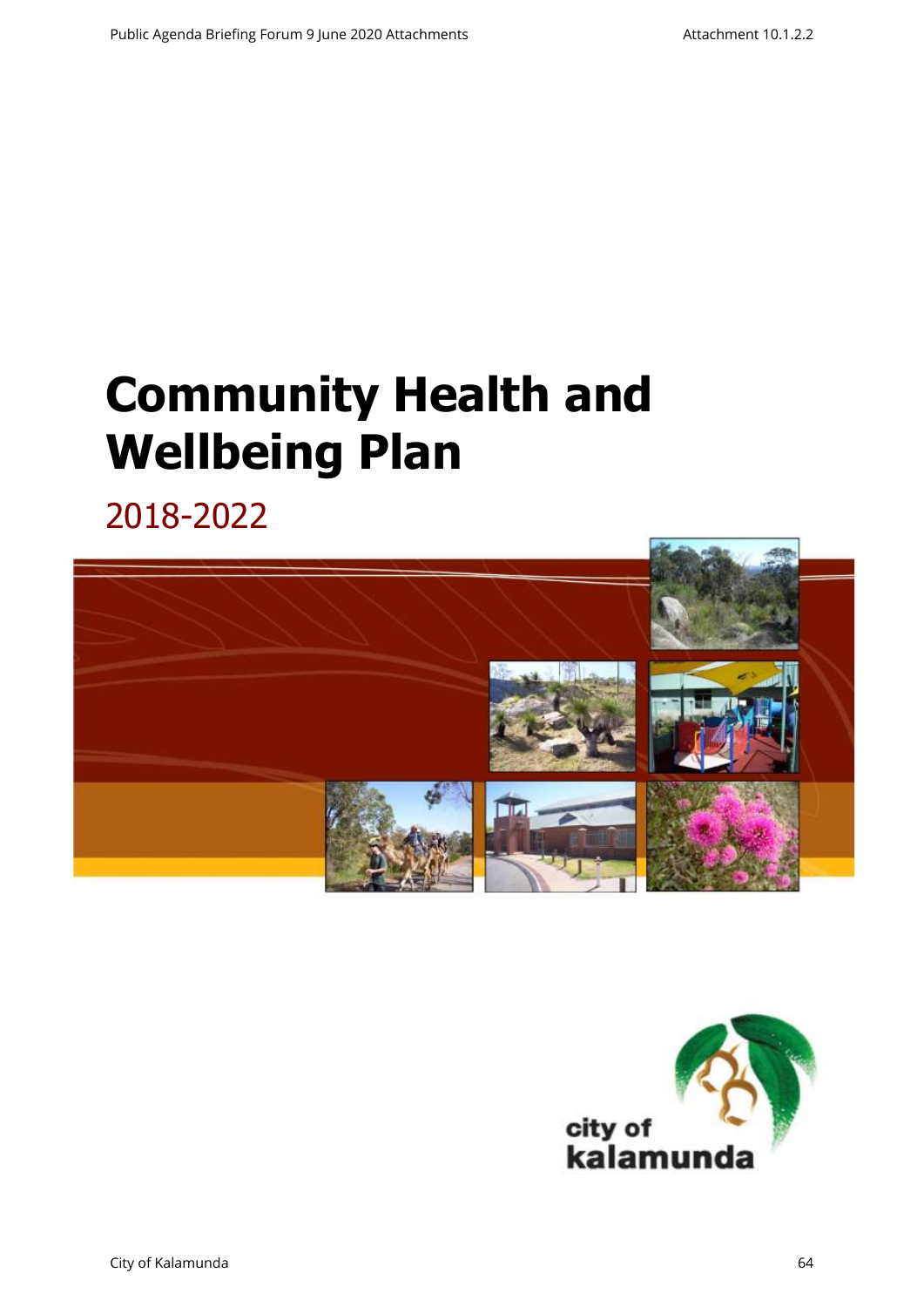## **Table of Contents**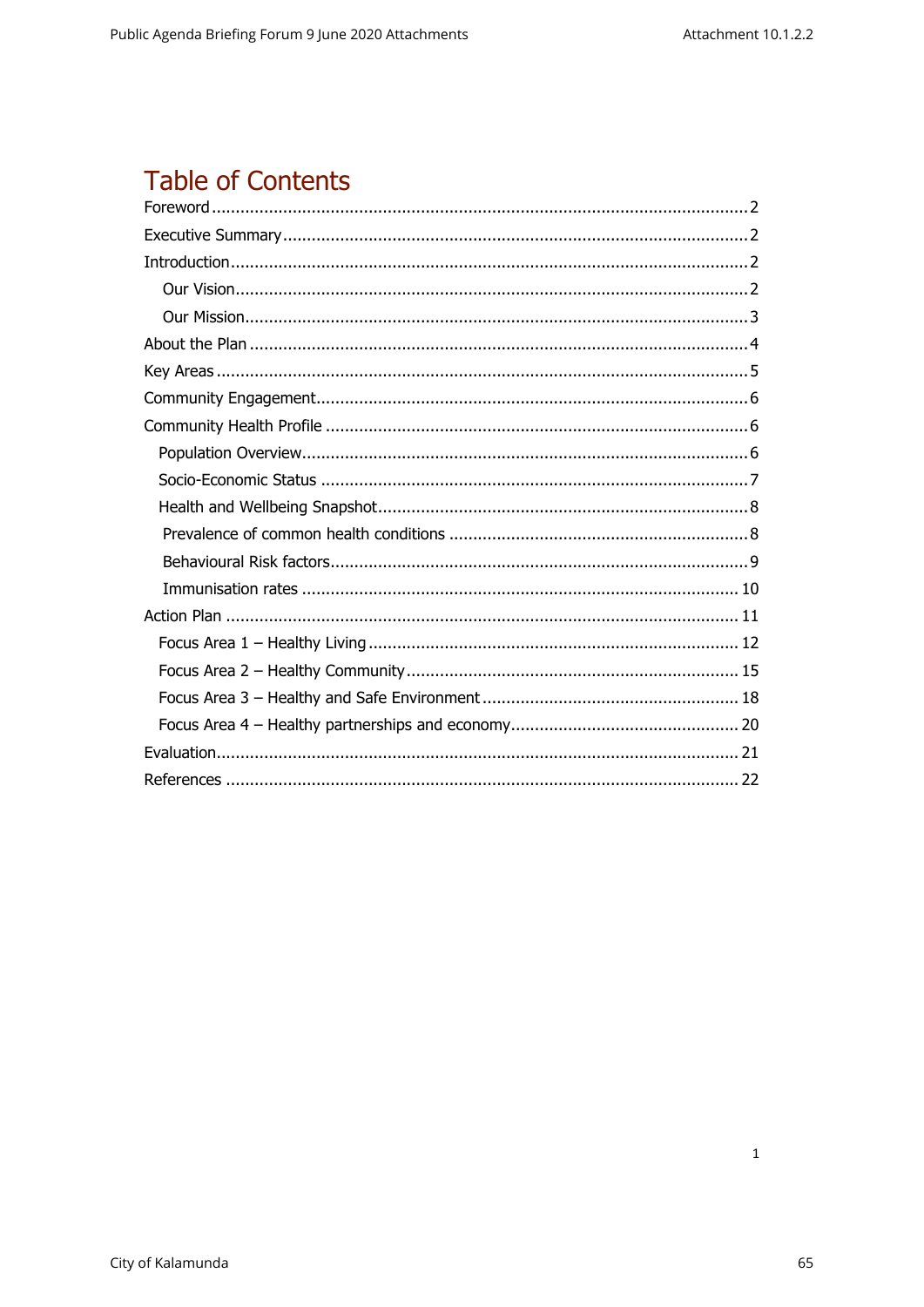### <span id="page-2-0"></span>Foreword

Local governments play a significant role in creating environments that allow communities to enjoy good health. The City of Kalamunda is committed to embracing this role in creating a happy, healthy and connected community to live, work and play in. To achieve this vision, the City of Kalamunda has developed an action plan titled the Community Health and Wellbeing Plan 2018-2022.

The World Health Organisation defines health as a "state of complete physical, mental and social well-being and not merely the absence of disease". It is important to understand that health and wellbeing is shaped by a wide range of issues from our social networks, employment status, where we live and most importantly the opportunities we are presented with to live healthy lives.

<span id="page-2-1"></span>The City is in a primary position to aid the community in leading healthier lives through the provision of social and environmental means.

### Executive Summary

The City of Kalamunda Community Health and Wellbeing Plan 2017-2021 (The Plan) is a review and update of the Shire of Kalamunda Community Health and Wellbeing Plan 2013-2016. The Plan is based on a social model of health and will continue to inform the way in which public health is managed within the City of Kalamunda. Additionally, the plan provides the framework for an integrated and collaborative approach that will support and enhance the community's ability to lead healthy, productive and rewarding lives.

The Plans development involved a process of research and community and stakeholder consultation to identify current health and wellbeing needs of our community. As a result four key focus areas where identified:

- Healthy living
- Healthy communities
- Safe and healthy environments
- Healthy partnerships and healthy economy

A range of strategies and actions were developed to underpin these focus areas and demonstrate how the City plans to create a physical, social and cultural environment that supports and promotes health and wellbeing for the whole community.

### **Introduction**

<span id="page-2-2"></span>The City of Kalamunda recognises that good health and wellbeing is essential to creating a healthy and vibrant community. The City acknowledges its role in the promotion of community health and wellbeing as core business and recognises that a whole of council approach, along with partnerships with sectors of government, local organisation, service providers and the broader community are essential for the continued implementation of this Community Health and Wellbeing Plan (The Plan). The Plan is a five year strategic document that details how the City plans to improve public health and meets the City's legislative obligations for public health planning under the WA Public Health Act 2016.

#### Our Vision

<span id="page-2-3"></span>To create a happy, healthy, connected community to live, work and play.

 $\overline{2}$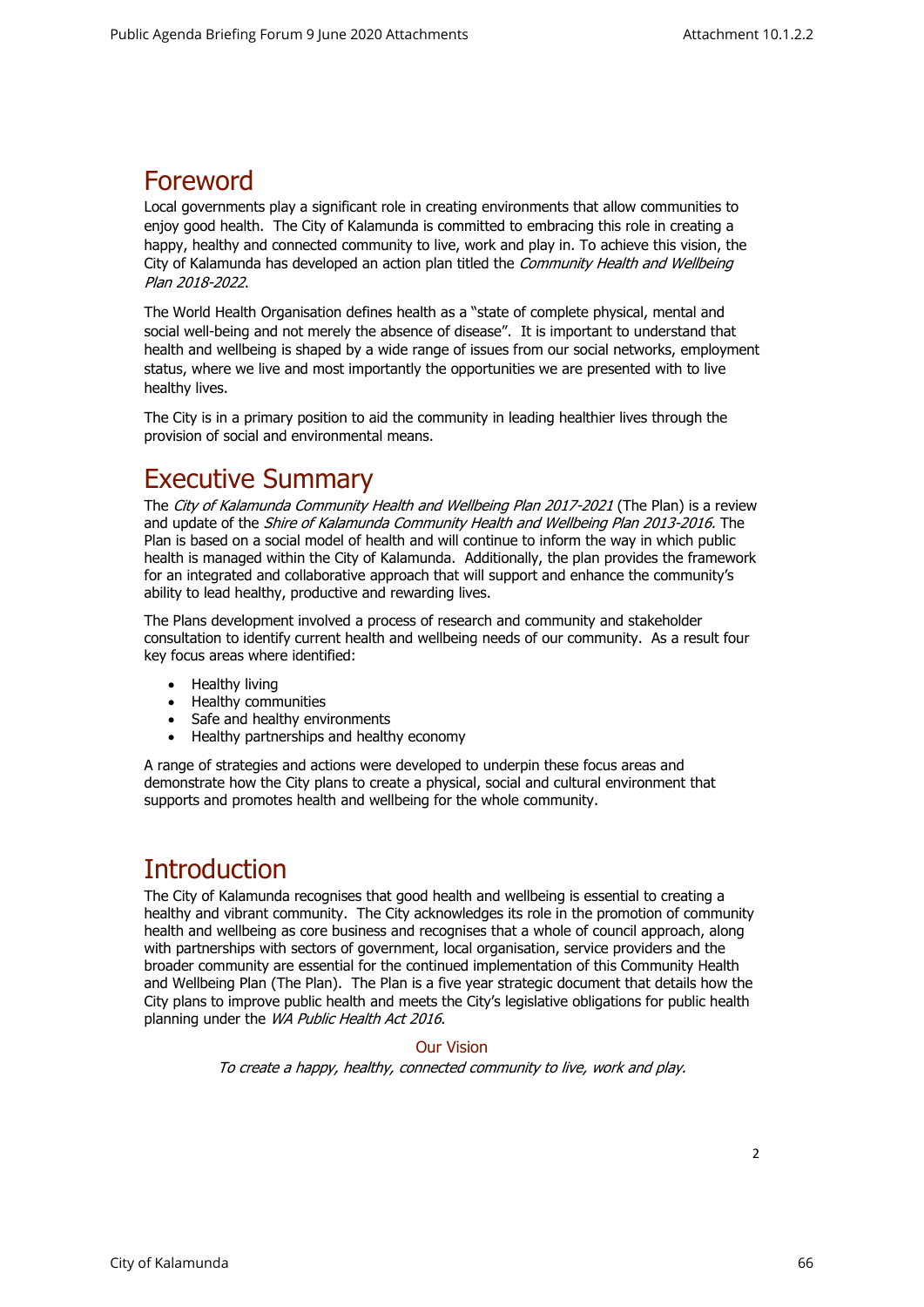#### Our Mission

<span id="page-3-0"></span>The City aims to enhance the health, wellbeing and quality of life for the community through:

- Assessing, reviewing and responding to current and future public health and wellbeing needs, issues and emerging trends, based on best practice and sustainability.
- Developing collaborative partnerships with internal and external key stakeholders.
- Integrating public health and wellbeing into existing services and programs.
- Facilitating the vision for a healthy and sustainable community through greater community participation and inclusion.
- Aligning with and providing strategic links and relationships with local, state and national strategic plans and policies that impact on health and wellbeing.

Recognised as the 'government closest to the people' it is widely acknowledged that local government have the capacity to positively influence health and wellbeing outcomes of the local community. <sup>1</sup> The City of Kalamunda understands that a person's health is influenced by a range of factors, and goes beyond just the mere absence of disease. The Plan has been developed using a Social Model of Health, a conceptual framework for thinking holistically about health. The model helps to address the many social, cultural, environmental, biological, political and economic determinants of health that can affect the health of the community.

Figure 1 below highlights that as a provider of infrastructure, services, facilities and programs, the City is in a key position to influence these determinants and positively contribute to health and wellbeing outcomes at a local level.



#### **Figure 1: How local government can make a difference in health and wellbeing**

Promoting community wellbeing is about intervening "to change those aspects of th<sup>e</sup> environment which are promoting ill health, rather than continuing to encourage individuals to change their behaviours and lifestyles when, in fact, the environment in which they live and work gives them little or no choice or support for making such changes".<sup>2</sup>

*Source: Improvement and Development Agency* <sup>3</sup>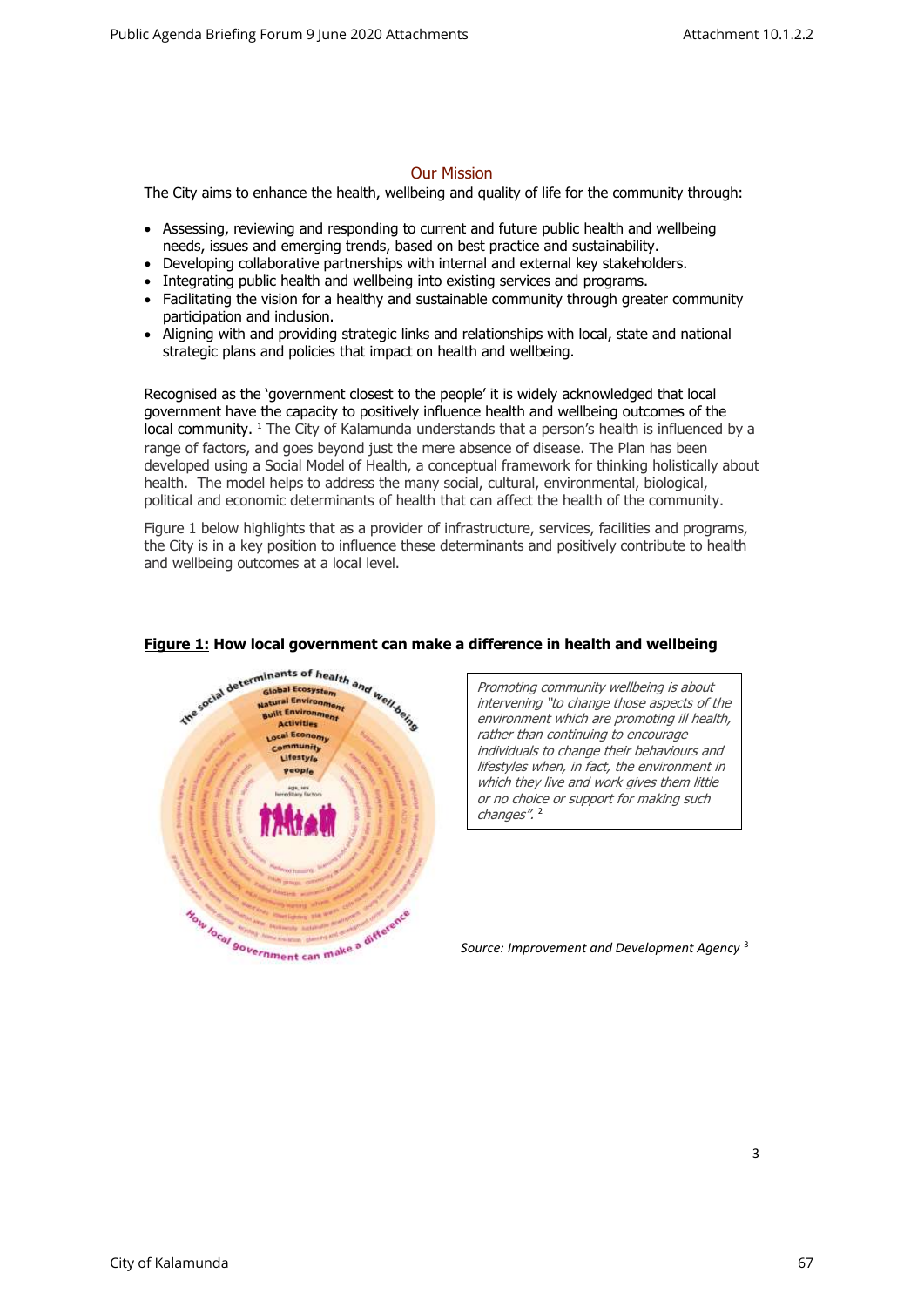### <span id="page-4-0"></span>About the Plan

The Plan will meet the City's legislative obligations under the WA Public Health Act 2016 and will operate as an informing strategy to the Kalamunda Advancing 2027 Strategic Community Plan.

The Plan establishes an integrated health and wellbeing planning process that fits into the City's corporate planning framework under the Local Government Act 1995. This framework sets out the statutory responsibilities of local government in Western Australia to plan for the future and understand the aspirations of residents. Figure 2 below outlines the expectation and interactions between the City's Strategic Community Plan, Corporate Business Plan and informing strategies.



Figure 2: Elements of Integrated Planning and Reporting Framework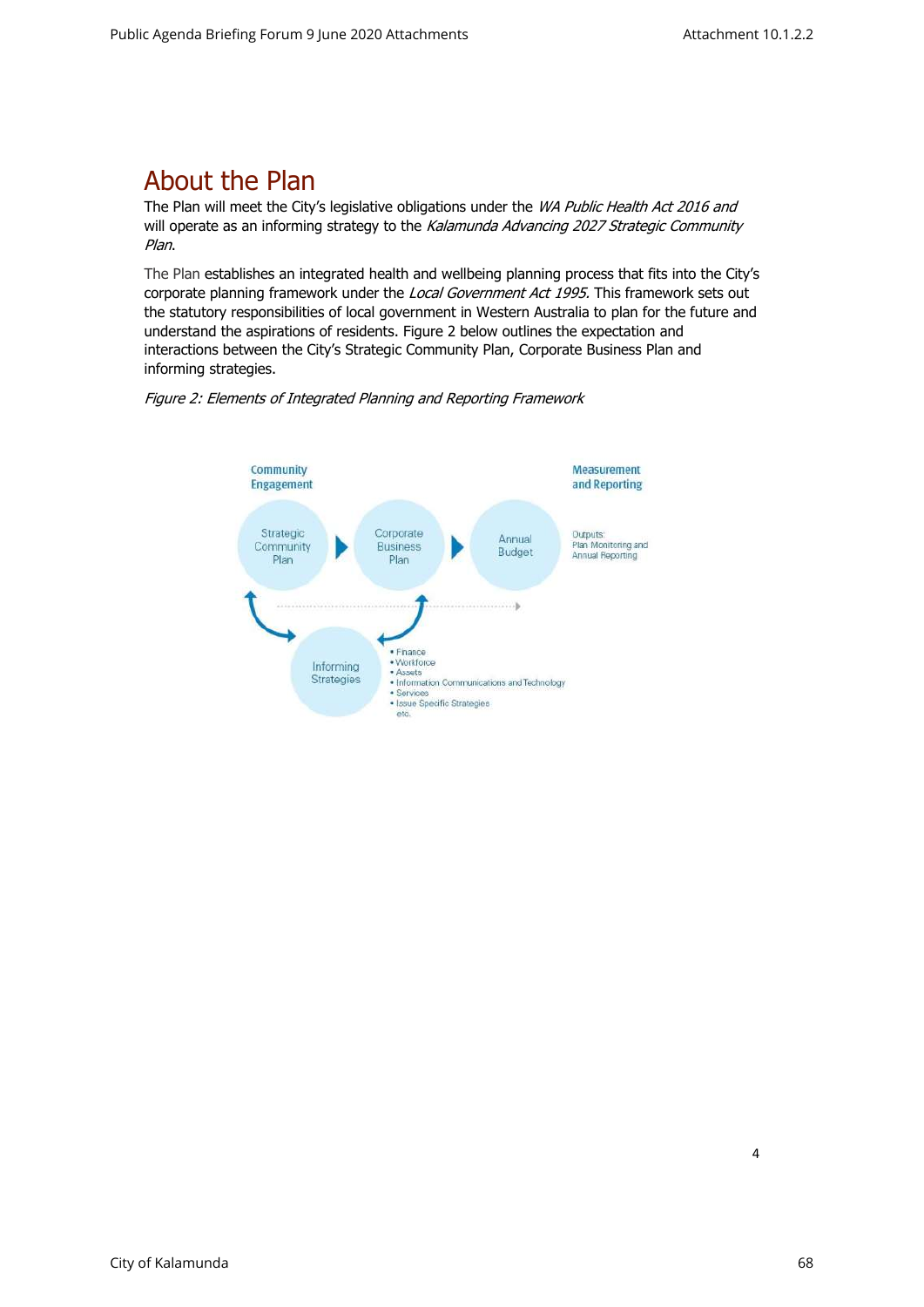### <span id="page-5-0"></span>Key Areas

The Plan aims to address the physical, social, cultural and economic factors impacting people's health especially those in the community at risk. Four key focus areas were identified which align with the community vision and priority areas identified in the City's Strategic Community Plan.

### "Connected Communities, Valuing Nature and Creating our Future Together"

Kalamunda Advancing 2027 – Vision Statement

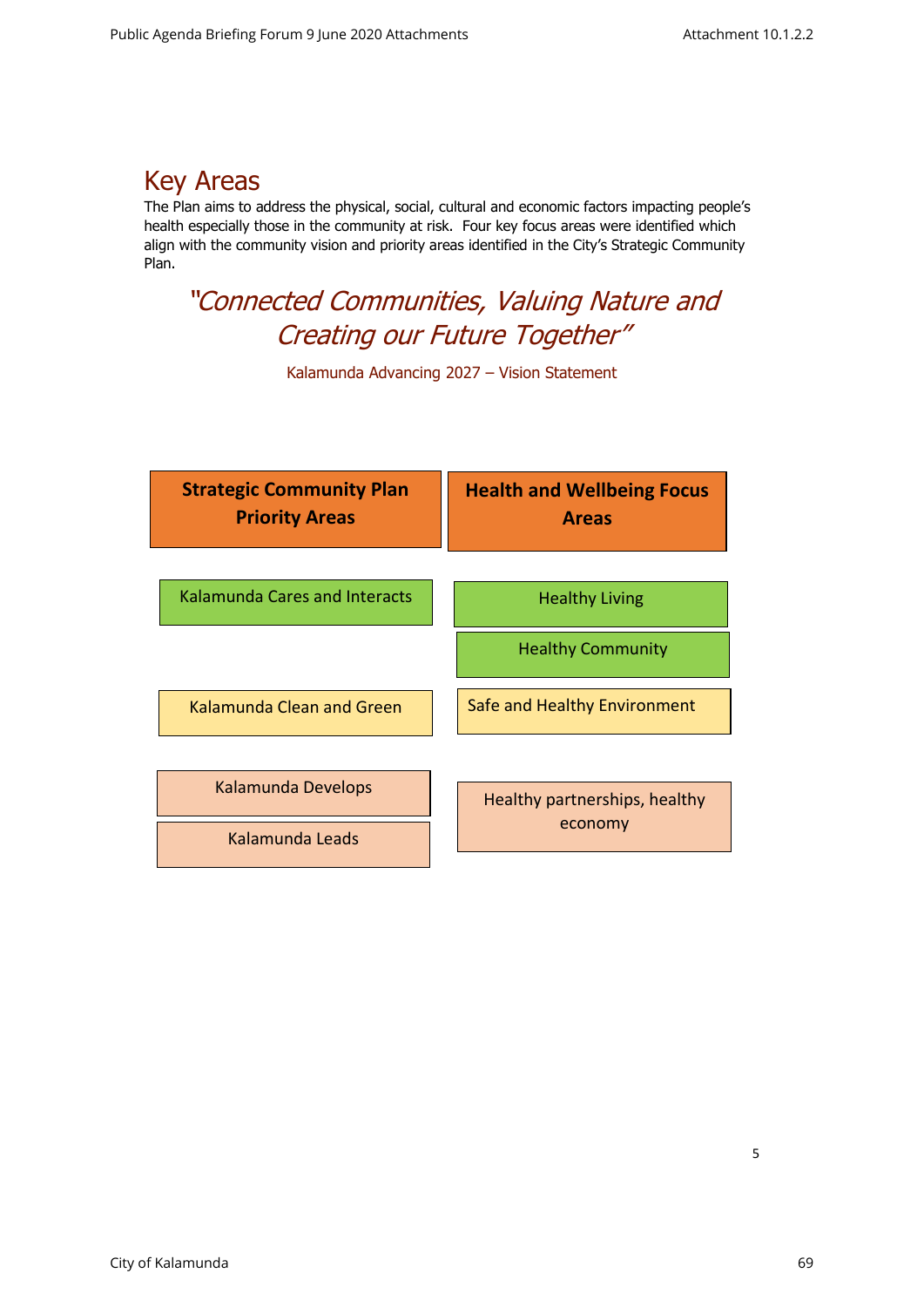### <span id="page-6-0"></span>Community Engagement

The Plan has been informed by the ideas and feedback gathered from the community, service providers, local organisations, businesses and government agencies.

Findings from the following community engagement opportunities were used in the development of The Plan:

- Strategic Community Plan consultation workshops and stakeholder forums (October 2016 – 96 attendees).
- 2016 Community Scorecard (422 respondents).
- Youth Plan 2017-2022 community consultation (March-May 2016 620 respondents).
- Age Friendly Strategy and Action Plan community consultation (July 2017 Workshop, 50 attendees – survey, 289 respondents).

Consultation between the East Metropolitan Health Service, non-government organisations and City staff (Environmental Health Officers, Planners, Community Development and Public relations) took place through 2017 to identify opportunities to optimise the health and wellbeing of the City of Kalamunda community.

The Plan provides a framework for an integrated and collaborative approach that will support and enhance the community's ability to lead healthy, active and rewarding lives. It is designed to complement rather than duplicate Council's existing planning frameworks and strategies.

The following city documents were used to inform and/or complement the Plan.

- Youth Plan 2017 2022
- Age Friendly Strategy and Action Plan 2017-2021
- City of Kalamunda Aged Accommodation Strategy 2016
- Kalamunda Engages Community Engagement Strategy 2017
- Community Safety and Crime Prevention Plan 2013-2018
- Disability Access and Inclusion Plan 2017-2020
- Bicycle Plan 2017
- Economic Development Strategy 2017-2022

### <span id="page-6-1"></span>Community Health Profile

#### Population Overview

<span id="page-6-2"></span>The City of Kalamunda is located approximately 24 kilometres east of Perth, along the Darling Scarp. Geographically, the City has three distinct areas:

- The Foothills/Plains: Forrestfield, High Wycombe, Maida Vale and Wattle Grove
- The Escarpment: Lesmurdie, Kalamunda and Gooseberry Hill.
- The Eastern Rural Districts: Walliston, Bickley, Carmel, Pickering Brook, Piesse Brook, Paulls Valley, Hacketts Gully and Canning Mills.

The population of the City of Kalamunda is 57,449 with the proportion of males to females is similar, with 49.5% males and 50.5% females. <sup>4</sup>

The average age of residents in Kalamunda is 39 years, however the City has a higher than state average for people aged 50-85 year age group (3.2% above the stage average).<sup>4</sup>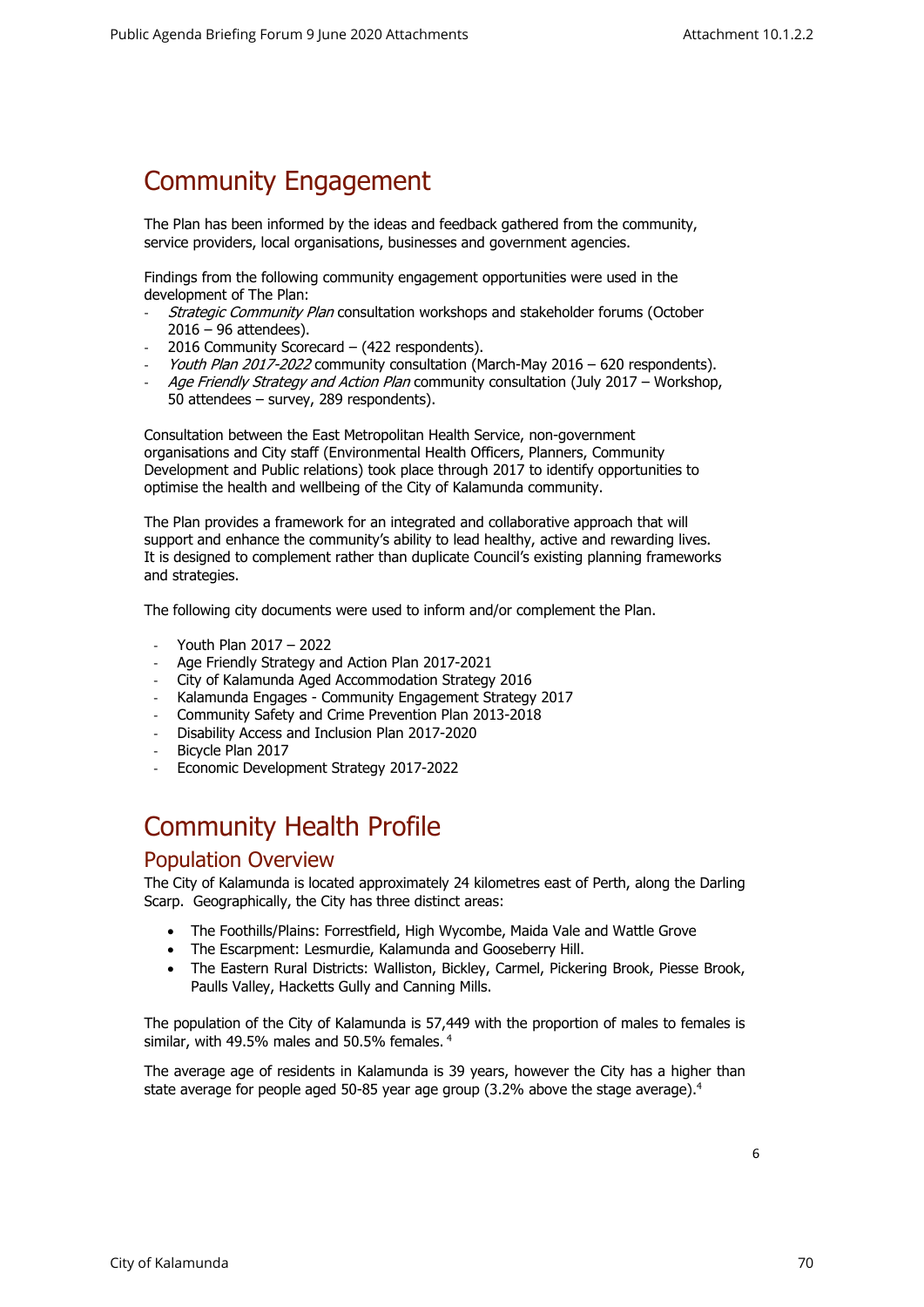There is a small Aboriginal and Torres Strait Islander population representing 1.8% of the population, with the average age of an Aboriginal or Torres Strait Islander resident being 19 years. <sup>4</sup>

<span id="page-7-0"></span>More than half of the Kalamunda population (64.9%) were born in Australia. Other common countries of birth include, England (9.1%), New Zealand (3.8%), India (1.8%), Philippines (1.3%) and South Africa (1.1). Census data revealed that 82.6% of Kalamunda residents speak only English at home. <sup>4</sup>

#### Socio-Economic Status

The socio-economic indexes of areas (SEIFA) measures the relative level of socio-economic disadvantage based on a range of information including income, educational attainment and unemployment. The index provides an indication of how disadvantaged an area is compared with others in Australia, with research typically linking lower SEIFA's with poorer health  $O(1)$ tcomes  $5$ 

Kalamunda as a Local Government Area (LGA) has a SEIFA score of 1039 which is higher than the standardised average of 1000 (a number above 1000 indicates higher socio-economic status). However socio-demographics characteristics between the suburbs are quite diverse, with some areas experiencing more disadvantage than others. SEIFA scores and other relative differences between suburbs are presented table 1 below.

| <b>Suburb</b>                        | <b>Population</b> | <b>SEIFA</b><br>2016 | <b>Other info</b>                                                                                                                                                                                                                                                                                          |
|--------------------------------------|-------------------|----------------------|------------------------------------------------------------------------------------------------------------------------------------------------------------------------------------------------------------------------------------------------------------------------------------------------------------|
| Forrestfield                         | 12,690            | 996                  | Medium age 37<br>$\bullet$<br>Median household income \$1,459 (per week) (lowest in the city)<br>Largest aboriginal population (2.8%)<br>$\bullet$                                                                                                                                                         |
| <b>High</b><br>Wycombe               | 12,308            | 1008.1               | Medium age 35<br>$\bullet$<br>Median household income \$1,585 (per week)<br>$\bullet$<br>High proportion of single parent's families (18%)<br>Highest rate of unemployment (8.0%)                                                                                                                          |
| <b>Maida Vale</b>                    | 4,499             | 1054.9               | Medium age 40<br>$\bullet$<br>Median household income \$1785 (per week)                                                                                                                                                                                                                                    |
| Eastern<br>Rural<br><b>Districts</b> | 2,611             | 1056.1               | Only suburb to report median income levels lower than the national<br>$\bullet$<br>median.<br>This area has the smallest proportion in the City (3264)<br>Higher representation of over 50s<br>$\bullet$                                                                                                   |
| Kalamunda                            | 6,970             | 1061                 | Median age 47<br>$\bullet$<br>Median household income \$1,509 (per week)<br>$\bullet$<br>Highest representation of 65+ (26.1%)<br>$\bullet$                                                                                                                                                                |
| Wattle<br>Grove                      | 5,968             | 1063.3               | Median age 32<br>$\bullet$<br>Median household income \$2,145 (per week) (highest in the city)<br>$\bullet$<br>Has the highest representation of children 0-14 years (26.5%)<br>Lowest population of 65+ (5.5%)<br>Large percentage of Immigrants - 36.5% of the households don't<br>speak English at home |
| Lesmurdie                            | 8,437             | 1072.4               | Median age 42<br>$\bullet$<br>Median household income \$1,788 (per week)<br>$\bullet$<br>Highest representation of secondary schoolers (9.3%)<br>$\bullet$                                                                                                                                                 |
| Gooseberry<br>Hill                   | 3,279             | 1095.9               | Median age 48<br>$\bullet$<br>Median household income \$1,863 (per week)<br>$\bullet$<br>Highest proportion of older workers and retirees (32.3%)<br>Substantially large representation of professional workers (26.4%)                                                                                    |

#### **Table 1: Suburb Socio-Economic Profile** <sup>5</sup>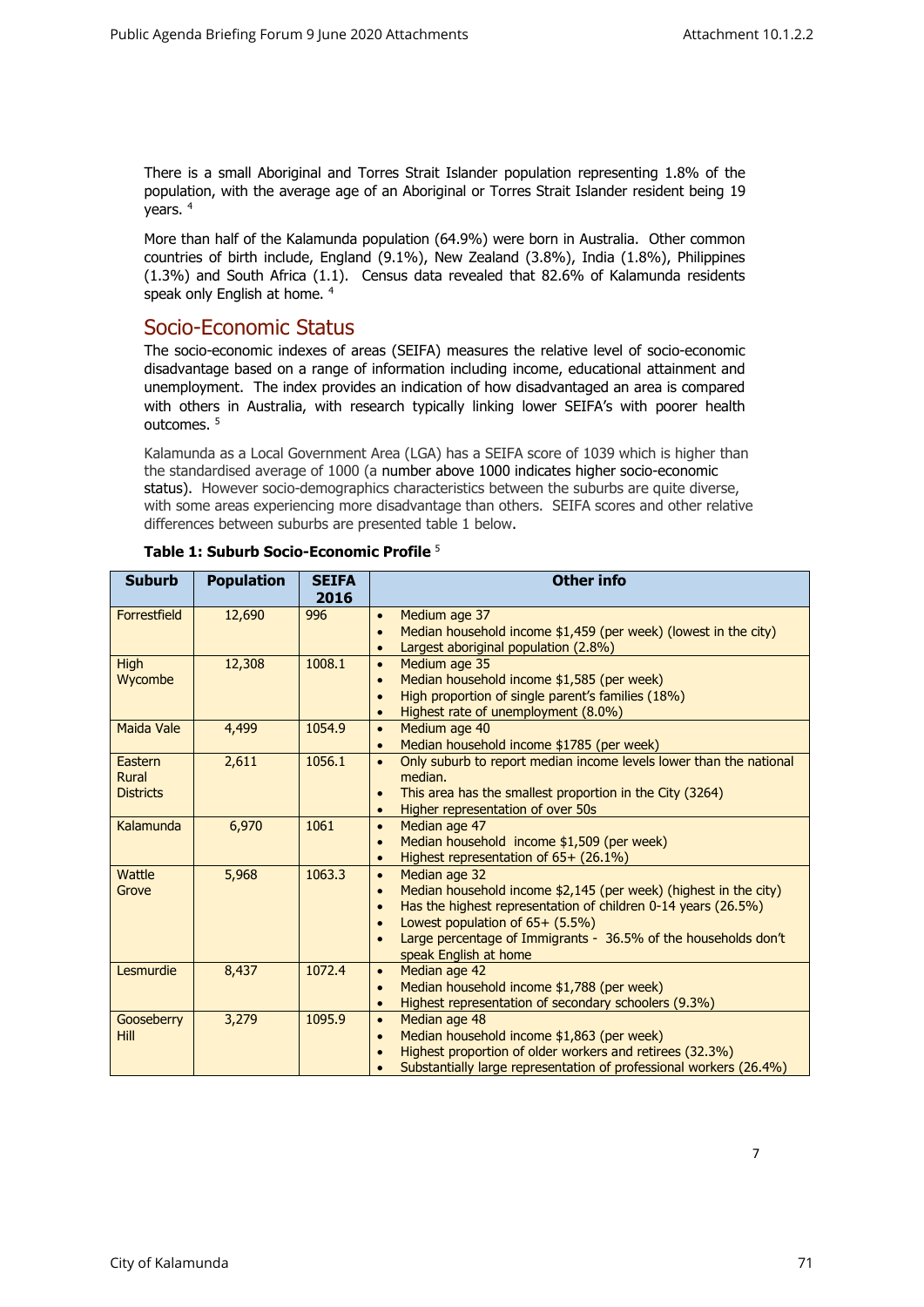### <span id="page-8-0"></span>Health and Wellbeing Snapshot

From a community perspective, the health and wellbeing of residents contributes to social interaction and the vitality of a community. For example, good health and wellbeing enables participation in sports, volunteering, arts, culture and other activities that bring the community together. <sup>6</sup> By contrast, poor health and wellbeing reduces this participation and brings with it the high costs of medical care and other community services.  $6$ 

The following health and wellbeing snapshot identifies the prevalence of chronic diseases, injuries and mental health conditions within our community and demonstrates the commonness of lifestyle behaviours which contribute to the increased risk of chronic health conditions. The City's childhood immunisation rates are also presented with a comparison to state and national averages.

#### <span id="page-8-1"></span>Prevalence of common health conditions

It is estimated that for WA in 2011, 435,000 years of healthy life were lost to premature death or living with disease or injury.<sup>7</sup> Cancers, mental disorders and cardio vascular disease together accounted for almost half (45%) of the total health loss in WA.<sup>7</sup> Injuries are also an important cause of death and disability and strategies to prevent chronic disease are often linked with injury prevention. Table 2 presents the prevalence of common health conditions within the Kalamunda LGA.

| <b>Prevalence of</b><br><b>Health</b><br><b>Conditions</b> | Kalamunda LGA<br>(Persons %)<br><b>Prevalence</b><br><b>Estimate</b> | <b>Estimated</b><br>population<br>$\lambda$ | Western<br>Australia<br>(Persons %)<br><b>Prevalence</b><br><b>Estimate</b> | <b>Difference</b><br>Kalamunda vs<br><b>WA</b><br>$(+/-)$ |
|------------------------------------------------------------|----------------------------------------------------------------------|---------------------------------------------|-----------------------------------------------------------------------------|-----------------------------------------------------------|
| <b>Type 2 Diabetes</b>                                     | $3.9\%$                                                              | 1159                                        | 4.7%                                                                        | $-0.8\%$                                                  |
| <b>Heart Disease</b>                                       | 8.3%                                                                 | 3369                                        | 6.3%                                                                        | $+2%$                                                     |
| <b>Stroke</b>                                              | $3.5\%$                                                              | 1406                                        | $2.0\%$                                                                     | $+1.5%$                                                   |
| <b>Arthritis</b>                                           | 20.0%                                                                | 9612                                        | 19.5%                                                                       | $+0.5%$                                                   |
| <b>Osteoporosis</b>                                        | $3.2\%$                                                              | 1308                                        | 4.9%                                                                        | $-1.7\%$                                                  |
| <b>Current Asthma</b>                                      | $5.4\% *$                                                            | 2 5 8 2                                     | 8.4%                                                                        | $-3%$                                                     |
| Injury (a)                                                 | 21.6%                                                                | 10 380                                      | 22.8%                                                                       | $-1.2%$                                                   |
| <b>Current mental</b><br>health problem (b)                | 11.2%                                                                | 5 3 8 6                                     | 14.6%                                                                       | $-3.4%$                                                   |
| <b>Stress Related</b><br>problem (b)                       | $7.5%$ *                                                             | 3623                                        | 9.5%                                                                        | $-2%$                                                     |
| <b>Anxiety</b> (b)                                         | 4.8%                                                                 | 2289                                        | 8.5%                                                                        | $-3.7%$                                                   |
| <b>Depression (b)</b>                                      | $7.1\% *$                                                            | 3405                                        | 8.4%                                                                        | $-1.3%$                                                   |

**Table 2:** Prevalence of common health conditions, Kalamunda LGA and WA 2013-2016

**Sources:** Epidemiology Branch, 2017, Kalamunda (C) LGA Profile, 2013 – 2016, HWSS, WA Department of Health: Perth. Kalamunda (S) Population Profile, Health and Wellbeing Surveillance System (HWSS), 2006-2009

This information is based on responses from 467 adults with the Kalamunda Local Government Authority (LGA) and 25 535 adults with the State of Western Australia (WA).

\*Result has a Relative Standard Error (ESR) between 25% and 50% therefore should be used with caution

- (a) Injury in the last 12 months requiring treatment from a health professional
- (b) Diagnosed with depression, anxiety, stress-related or other mental health condition in the past 12 months by a doctor)

8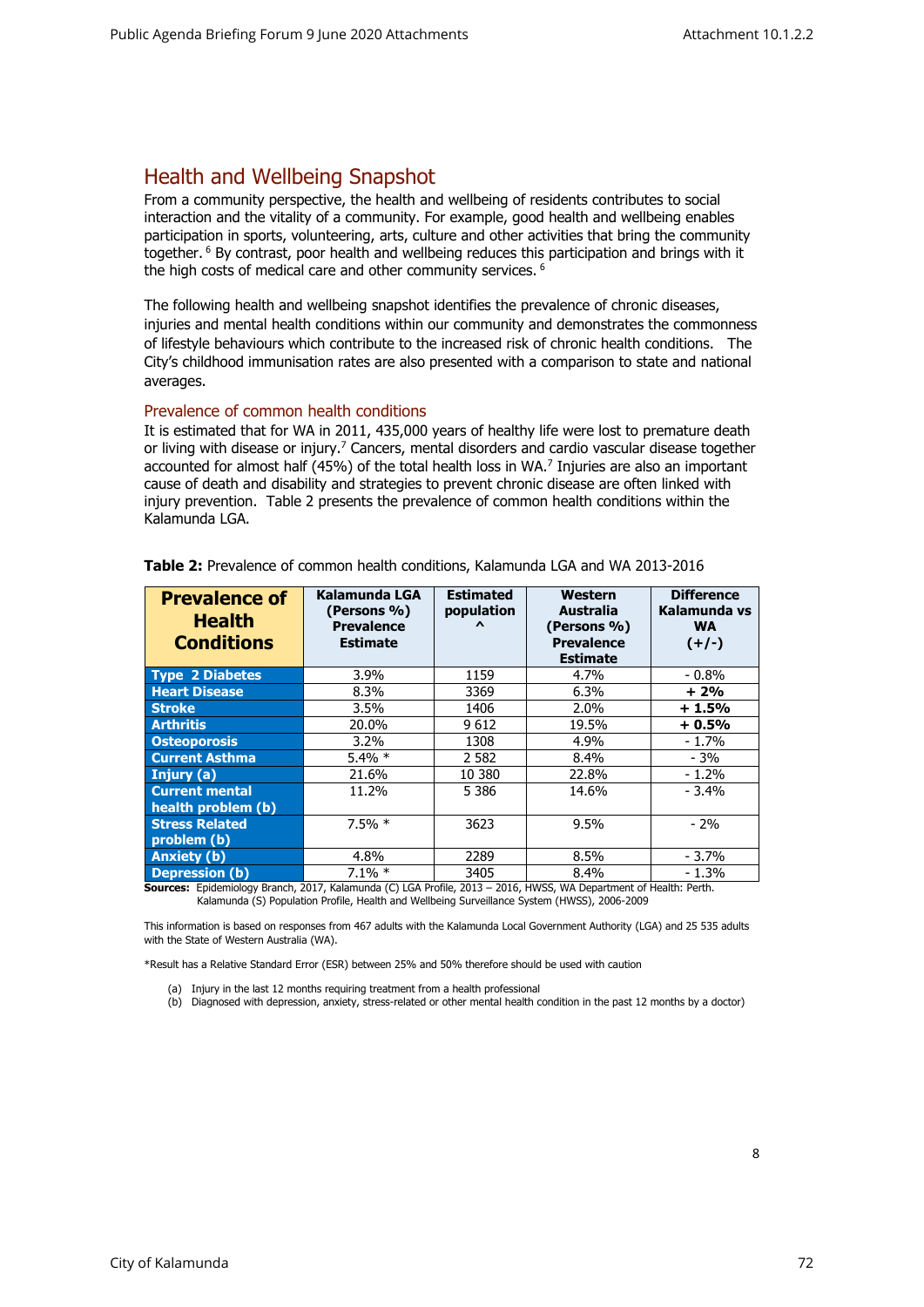#### <span id="page-9-0"></span>Behavioural Risk factors

While the degree to which a condition can be prevented varies, chronic conditions have a number of modifiable behavioural risk factors in common, including dietary factors, obesity, physical activity, tobacco use and excess consumption of alcohol.  $7$  A focus on prevention and the promotion of healthy lifestyle choices and the creations of health-promoting environments is therefore very important to reduce the future impact of chronic disease.<sup>7</sup>

Table 3 identifies the prevalence of behavioural risk factors within the Kalamunda (LGA) and compares to state averages.

| <b>Risk Factor</b>                                               | Kalamunda<br>LGA Area % | <b>Estimated</b><br><b>Population</b> | <b>WA (%)</b> | <b>Difference</b><br>Kalamunda<br>vs WA<br>$(+/-)$ |
|------------------------------------------------------------------|-------------------------|---------------------------------------|---------------|----------------------------------------------------|
| Adults obese (BMI 30+)                                           | 24.1%                   | 11 578                                | 27.8%         | $-3.7%$                                            |
| <b>Adults overweight (BMI</b><br>25 < 30                         | 38.5%                   | 18 4 95                               | 38.8%         | $-0.3%$                                            |
| Eat less than 2 serves fruit<br>per day                          | 50.4%                   | 24 199                                | 49%           | $+1.4%$                                            |
| <b>East less than 5 serves of</b><br>vegetables per day          | 88.6%                   | 42 597                                | 89.1%         | $-0.5%$                                            |
| <b>Eats fast food at least</b><br>weekly                         | 33.1%                   | 15 885                                | 32.8%         | $+0.3%$                                            |
| Drinks at high risk levels for<br>long term harm (a)             | 18.3%                   | 8 7 7 0                               | 28.3%         | $-10%$                                             |
| <b>Drinks at high risk levels for</b><br>short term harm (b)     | 4.1%                    | 1970                                  | 11.1%         | $-7%$                                              |
| <b>Less than 150mins of</b><br>physical activity per week<br>(c) | 33.3%                   | 15 3 93                               | 36.4%         | $-3.1%$                                            |
| <b>Currently smokes</b>                                          | 7.7%                    | 3 709                                 | 12.2%         | $-4.5%$                                            |
| <b>Current high blood pressure</b>                               | 17.4%                   | 8 3 4 9                               | 16.1%         | $+1.3%$                                            |
| <b>Current high cholesterol</b>                                  | 18.3%                   | 8 7 8 7                               | 17.9%         | $+0.4%$                                            |

**Table 6:** Prevalence of lifestyle risk factors within the Kalamunda (LGA)

**Source:** Epidemiology Branch, 2017, Kalamunda (C) LGA Profile, 2013 – 2016, HWSS, WA Department of Health: Perth.

This information is based on responses from 467 adults with the Kalamunda Local Government Authority (LGA) and 25 535 adults with the State of Western Australia (WA).

- (a) Drinks more than 2 standard drinks on any one day
- (b) Drinks more than 4 standard drinks on any one day
- (c) Adults aged 18 years and over only. Refers to moderate minutes with minutes spent in vigorous physical activity doubled.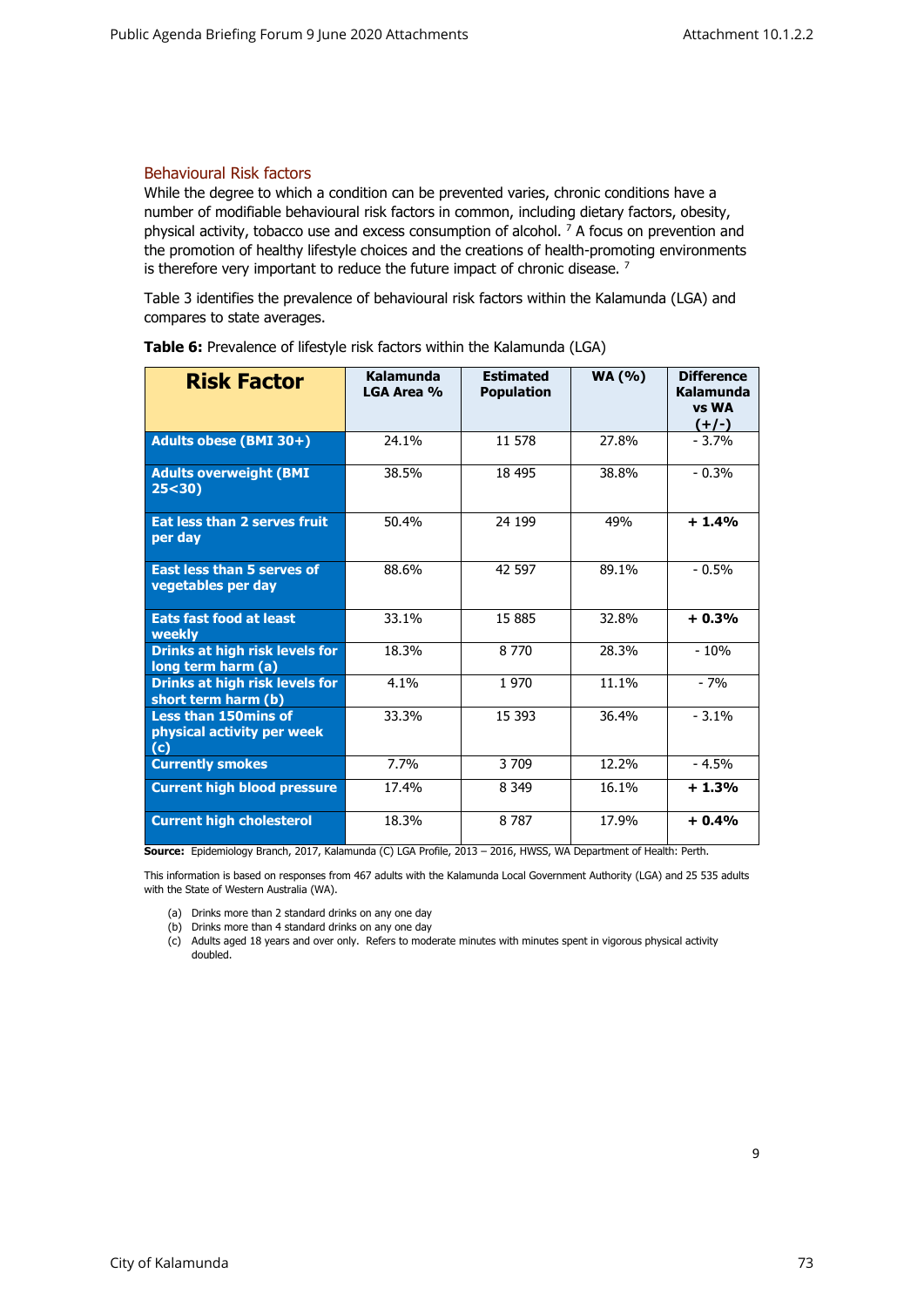

#### <span id="page-10-0"></span>Immunisation rates

Immunisation is one of the most effective measures to improve the health of a community and is effective in reducing morbidity and mortality rates. <sup>7</sup> "Herd immunity" is the term used when a critical proportion of the community is immunised to prevent the spread of the disease. The Australian Government has estimated that coverage of 92-94% is required for herd immunity, particularly from highly infectious diseases such as measles <sup>7</sup>.

Table 7 represents the most recent childhood immunisation data for the Kalamunda LGA and compares to the state and national averages.

| <b>Area</b>     | <b>1yr-old Fully</b><br><b>Immunised</b> | 2yr - olds Fully<br><b>Immunised</b> | <b>5yr - olds Fully</b><br><b>Immunised</b> |
|-----------------|------------------------------------------|--------------------------------------|---------------------------------------------|
| <b>National</b> | 94.10%                                   | 90.60%                               | 94.50%                                      |
| Metro WA        | 93.33%                                   | 88.63%                               | 93.03%                                      |
| Kalamunda LGA   | 91.76%                                   | 88,00%                               | 89.27%                                      |

**Table 7:** Immunisation DATA (National, Metro WA and, Kalamunda LGA).

**Source:** North Metropolitan Health Service - Australian Immunisation Register Data (date calculated 30 September – date processed 31 December 2017).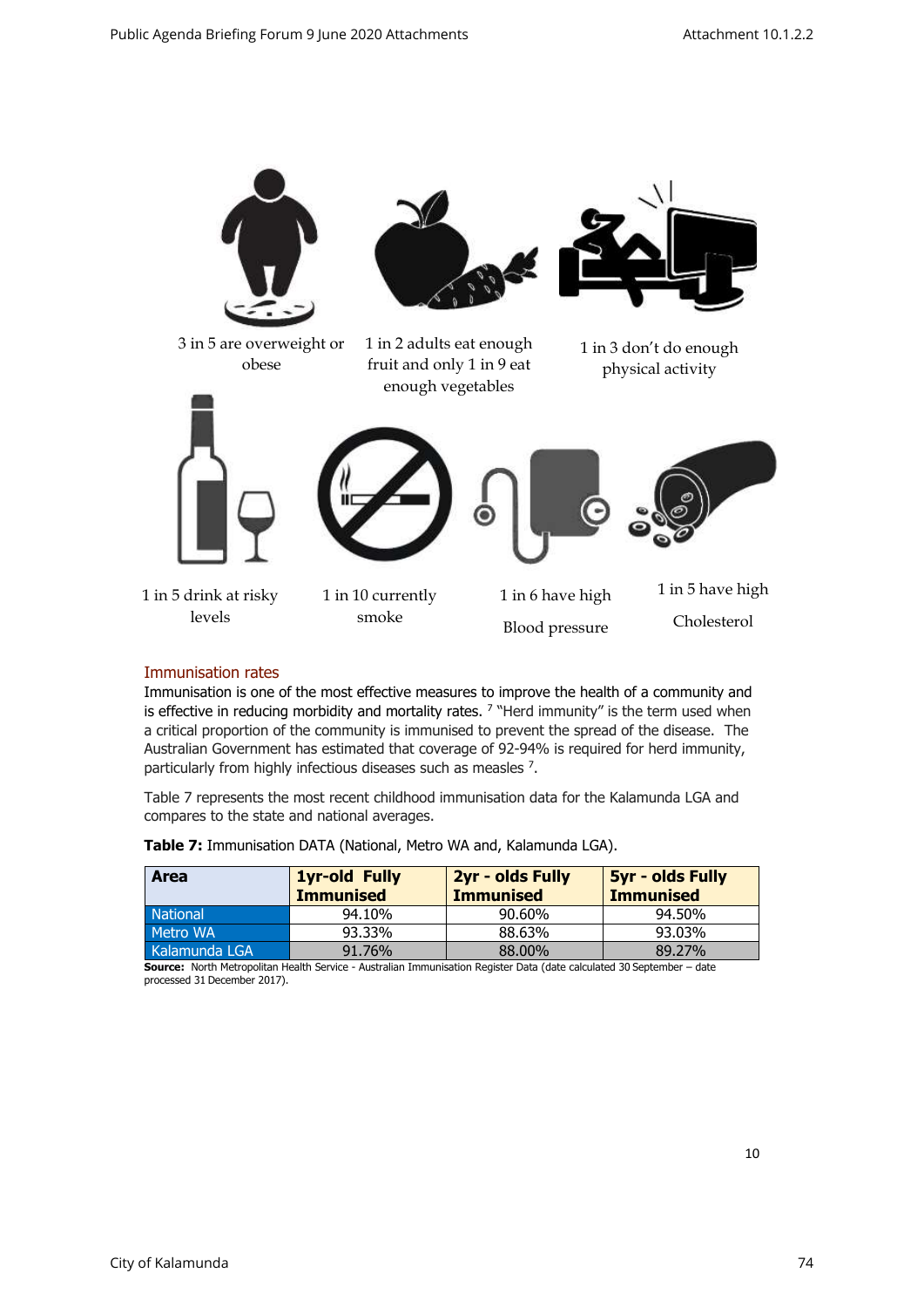### Action Plan

<span id="page-11-0"></span>The following action plan was developed to align with health priorities and objectives identified in the *Interim State Public Health Plan* <sup>9</sup> along with data collected at the local level. The purpose of this action plan is to capture the successful strategies and initiatives from the original CHWP while identifying new, innovative strategies for the City to progress. The action plan is divided into four sections addressing key health and wellbeing focus areas. Objectives, strategies and actions have been developed to address each focus area, with a City of Kalamunda service area identified and implementation targets.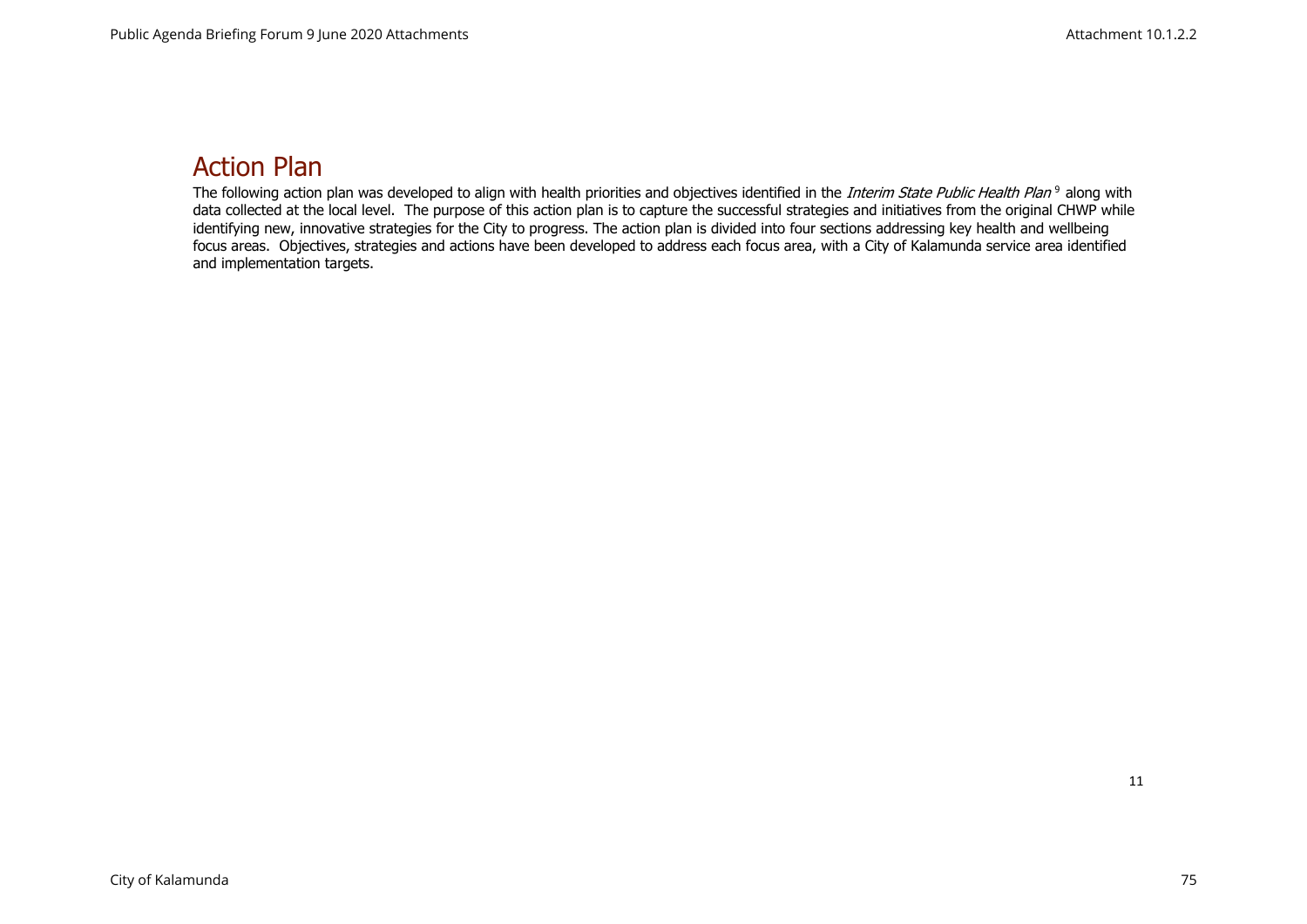### Focus Area 1 – Healthy Living

**Objective:** Guide, encourage and inspire the community to live healthier lifestyles and prevent disease and injury through the provision of lifestyle and educational opportunities.

<span id="page-12-0"></span>

| <b>Strategies - What we can</b><br>do for our community                                       | <b>Actions</b>                                                                                                                                                                                                              | <b>Responsibility</b>                                                         | <b>Implementation</b><br>target |
|-----------------------------------------------------------------------------------------------|-----------------------------------------------------------------------------------------------------------------------------------------------------------------------------------------------------------------------------|-------------------------------------------------------------------------------|---------------------------------|
| 1.0 Provide programs, events<br>and facilities that support and<br>promote physical activity. | 1.0.1 Deliver and support facilities and programs that encourage physical<br>activity.                                                                                                                                      | Community Development<br>(Recreation Services)                                | Ongoing                         |
|                                                                                               | 1.0.2 Support state and federal 'physical activity' campaigns and<br>implement relevant initiatives locally.                                                                                                                | <b>Health Services (Health</b><br>Promotion)                                  | Commence year 1                 |
|                                                                                               | 1.0.3 Continue working towards 'masterplans' for the development and<br>upgrade of recreation/sports facilities and public open spaces (i.e. parks).                                                                        | Community Development<br>(Recreation Services)                                | Ongoing                         |
|                                                                                               | 1.0.4 Continue to implement the City's Clubs for Life program which<br>incorporates a range of initiatives and strategies designed to engage,<br>support and help develop local sport and recreation clubs within the City. | Community Development<br>(Recreation Services)                                | Ongoing                         |
| 1.1 Provide healthy ways to get<br>around the City.                                           | 1.1.1 Implement actions outlined in the City of Kalamunda Bicycle Plan<br>2017.                                                                                                                                             | Infrastructure<br><b>Assets</b>                                               | Commence year 1                 |
|                                                                                               | 1.1.2 Engage with the Department of Transports Your Move program to<br>promote active transport methods to schools, workplaces and the wider<br>community.                                                                  | <b>Health Services (Health</b><br>Promotion)                                  | Commence year 4                 |
|                                                                                               | 1.1.3 Provide and maintain paths, signage and street lights across the<br>City.<br>1.1.4 Explore opportunities to integrate 'healthy living by design' principles                                                           | <b>Assets</b>                                                                 | Ongoing                         |
|                                                                                               | into urban design and increase awareness of principles by council staff,<br>community members and key stakeholders.                                                                                                         | Planning<br><b>Health Services (Health</b><br>Promotion)                      | Commence year 4                 |
| 1.2 Provide access to relevant<br>and topical information about<br>healthy living.            | 1.2.1 Maintain and monitor use of the City's website and social media<br>pages to incorporate promotion of health and wellbeing information and<br>messages.                                                                | <b>Public Relations</b>                                                       | Ongoing                         |
| 1.3 Provide access to safe,<br>sustainable and healthy food.                                  | 1.3.2 Investigate opportunities to support sporting clubs and city events<br>to offer healthy food options.                                                                                                                 | <b>Health Services (Health</b><br>Promotion).<br><b>Community Development</b> | Commence year 2                 |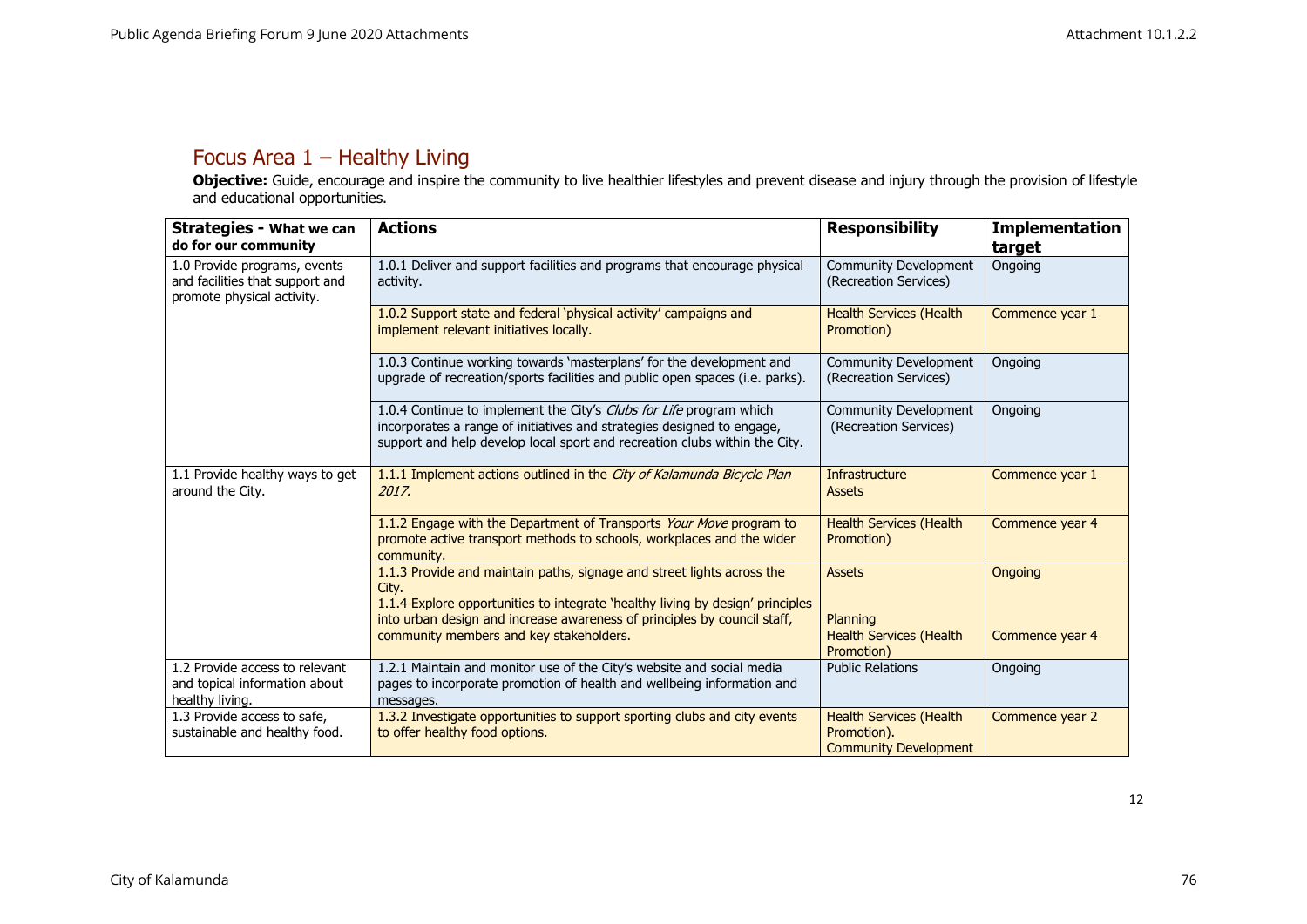|                                                                                         | 1.3.3 Support and promote both community and residential edible<br>gardens.<br>- Explore opportunities to educate and encourage residents to grow their<br>own food.<br>- Distribute food plants at the City's annual "plants for residents' events.<br>- Promote and raise awareness of the City's existing community gardens.                                                     | Health Services (Health<br>Promotion)                                                                 | Ongoing         |
|-----------------------------------------------------------------------------------------|-------------------------------------------------------------------------------------------------------------------------------------------------------------------------------------------------------------------------------------------------------------------------------------------------------------------------------------------------------------------------------------|-------------------------------------------------------------------------------------------------------|-----------------|
|                                                                                         | 1.3.5 Promote safe food handling practice amongst the City's food<br>businesses.<br>Educate food businesses on food safety topics through the City's Food<br>News newsletter.<br>Sample food to ensure that relevant microbiological and chemical<br>standards are met.<br>Explore opportunities to develop a voluntary "Scores on Doors"<br>program that incentivises food safety. | <b>Health Services</b>                                                                                | Ongoing         |
| 1.4 Provide opportunities to<br>learn about healthy eating.                             | 1.4.1 Deliver events, programs and initiatives that educate and encourage<br>healthy eating (e.g. Food Sensations Nutrition and Cooking Program)                                                                                                                                                                                                                                    | <b>Health Services (Health</b><br>Promotion)                                                          | Commence year 1 |
|                                                                                         | 1.4.2 Support state and federal 'healthy eating' campaigns and implement<br>relevant initiatives locally.                                                                                                                                                                                                                                                                           | <b>Health Services (Health</b><br>Promotion)                                                          | Commence year 1 |
| 1.5 Work towards reducing<br>alcohol (and other drug) related<br>harm in the community. | 1.5.1 Work in collaboration across service areas to develop an 'Alcohol<br>Management Policy' for the City of Kalamunda.                                                                                                                                                                                                                                                            | <b>Community Development</b><br>(Recreation Services)<br><b>Health Services (Health</b><br>Promotion) | Commence year 2 |
|                                                                                         | 1.5.2 Monitor alcohol advertising across the city and raise awareness of<br>alcohol advertising rules and regulations and the pathway to submitting<br>complaints (i.e. via Alcohol Advertising Review Board).                                                                                                                                                                      | <b>Health Services (Health</b><br>Promotion)                                                          | Commence year 1 |
|                                                                                         | 1.5.3 Support state and federal 'alcohol awareness' campaigns and<br>implement relevant initiatives/programs/messages locally.                                                                                                                                                                                                                                                      | Health Services (Health<br>Promotion)                                                                 | Ongoing         |
|                                                                                         | 1.5.4 Explore the opportunity of joining the Alcohol and Drug Foundation's<br>(ADF's) Local Drug Action Team (LDAT) program with the aim of<br>identifying, responding to and preventing alcohol and drug related harm.                                                                                                                                                             | <b>Health Services (Health</b><br>Promotion)                                                          | Commence year 2 |
|                                                                                         | 1.6.1 Support and promote East Metropolitan Population Health Unit<br>'Smoke <i>Free Shopping Centre'</i> project,                                                                                                                                                                                                                                                                  | <b>Health Services (Health</b><br>Promotion)                                                          | Commence year 3 |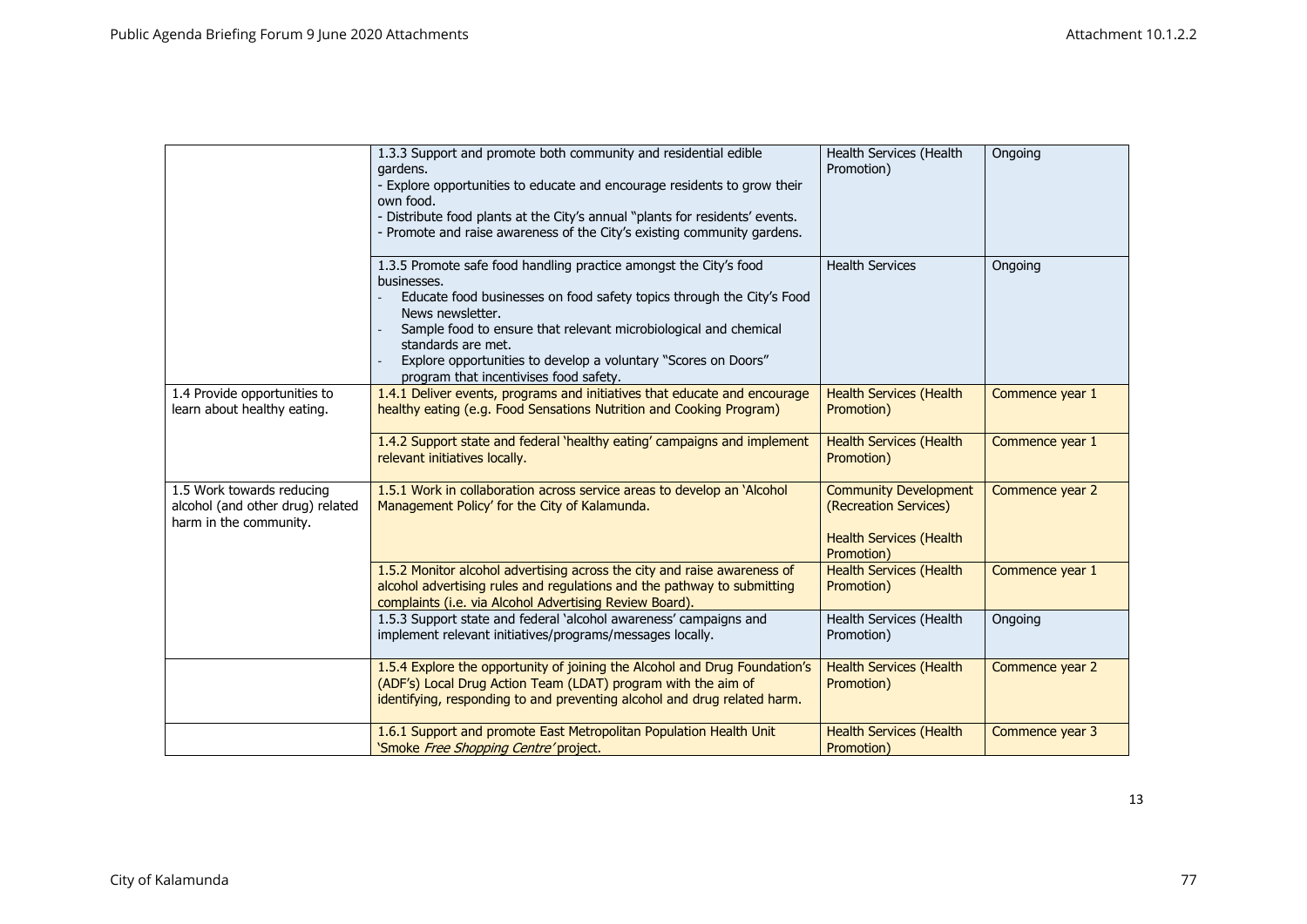| 1.6 Work towards reducing                         |                                                                                                                      |                                              |                 |
|---------------------------------------------------|----------------------------------------------------------------------------------------------------------------------|----------------------------------------------|-----------------|
| exposure to second hand smoke<br>in public areas. | 1.6.2 Maintain no smoking signage at City facilities (i.e. playgrounds)                                              | <b>Assets</b>                                | Ongoing         |
|                                                   | 1.6.3 Promote smoke free public events, festivals and venues.                                                        | Events                                       | Ongoing         |
|                                                   | 1.6.4 Support state and federal campaigns that address smoking cessation<br>and deliver messages at the local level. | <b>Health Services (Health</b><br>Promotion) | Commence year 2 |
| 1.7 Work towards the                              | 1.7.1 Support state and federal 'injury prevention' campaigns and                                                    | <b>Health Services (Health</b>               | Commence year 2 |
| prevention in injuries.                           | implement relevant initiatives locally.                                                                              | Promotion)                                   |                 |
| 1.8 Be a local government that                    | 1.8.1 Continue to coordinate the City's Staff Wellness Committee "GLOW"                                              | <b>GLOW TEAM</b>                             | Ongoing         |
| leads by example when it comes                    | TEAM" and provide:                                                                                                   |                                              |                 |
| to being a 'healthy' workplace                    | Opportunities to be more physically active (e.g. workplace<br>challenges).                                           |                                              |                 |
|                                                   | Education sessions/seminars.                                                                                         |                                              |                 |
|                                                   | Health screening options.                                                                                            |                                              |                 |
|                                                   | Healthy food options.                                                                                                |                                              |                 |
|                                                   | Promotion of the Employee Assistance Program (EAP).                                                                  |                                              |                 |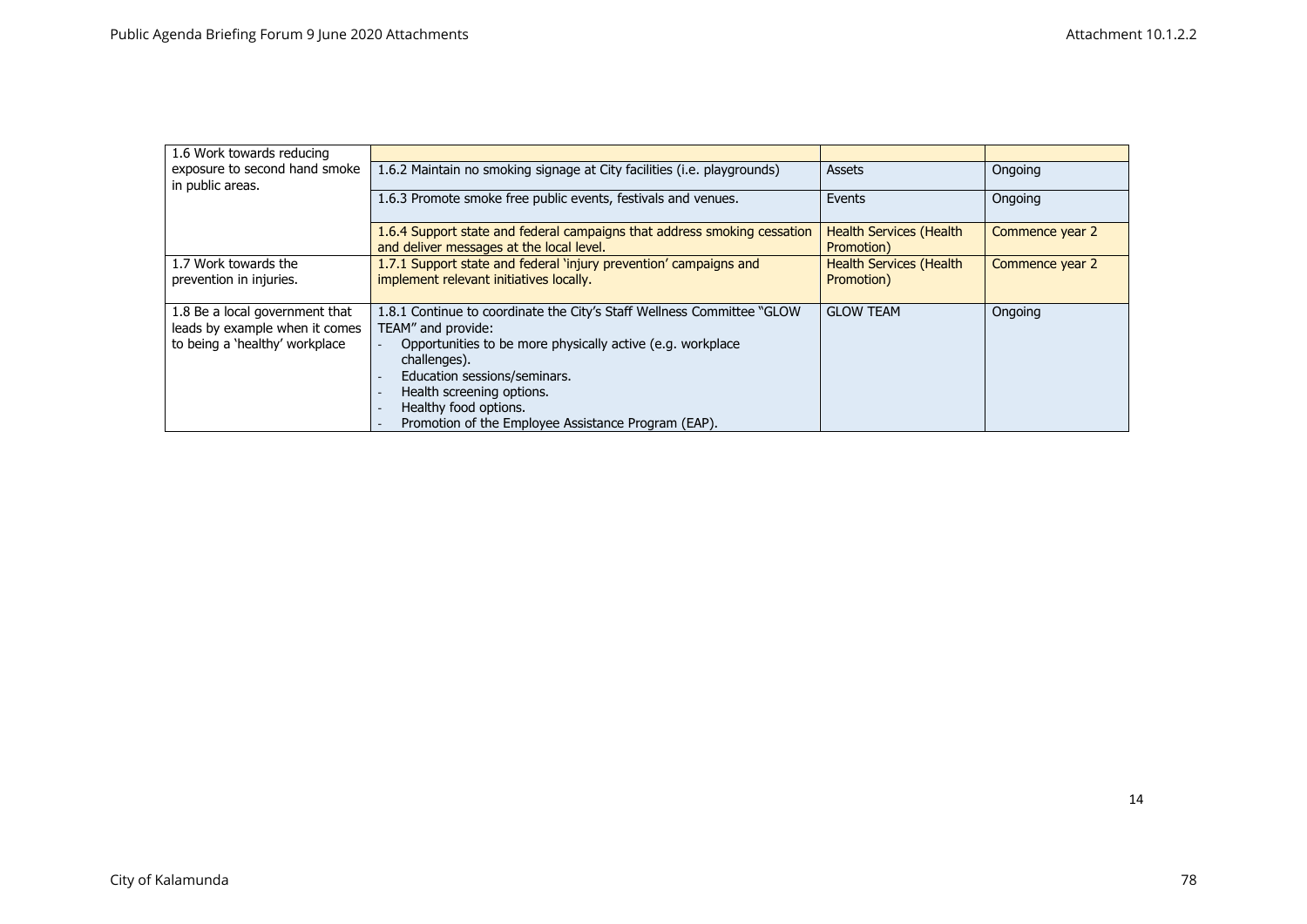### Focus Area 2 – Healthy Community

**Objective:** Support and celebrate diversity and encourage community inclusion across all life stages while promoting positive mental health.

<span id="page-15-0"></span>

| <b>Strategies - What we can</b><br>do for our community                                                                                                                                                             | <b>Actions</b>                                                                                                                                                                                                      | <b>Responsibility</b>                          | <b>Implementation</b><br>target |
|---------------------------------------------------------------------------------------------------------------------------------------------------------------------------------------------------------------------|---------------------------------------------------------------------------------------------------------------------------------------------------------------------------------------------------------------------|------------------------------------------------|---------------------------------|
| 2.1 Encourage and promote<br>active participation in social and<br>cultural events that celebrate<br>diversity.                                                                                                     | 2.1.1 Continue to provide and seek new opportunities for City led events<br>and programs that appeal to people from a diverse range of ages,<br>backgrounds, lifestyles and cultures.                               | Events<br>Community<br>Development             | Ongoing                         |
|                                                                                                                                                                                                                     | 2.1.2 Support external stakeholders through sponsorship and partnership<br>opportunities.                                                                                                                           | Events<br>Community<br>Development             | Ongoing                         |
| 2.2 Facilitate the inclusion of the<br>ageing population and people<br>with a disability to have access<br>to information, facilitates and                                                                          | 2.2.1 Implement actions identified in the City's Disability Access and<br>Inclusion Plan 2017-2022.<br>Focus areas include: improving access to information, facilities and<br>services.                            | Community<br>Development                       | Ongoing                         |
| services.                                                                                                                                                                                                           | 2.2.2 Implement actions identified in the City's Age Friendly Strategy and<br>Action Plan 2017-2021.<br>Focus areas include: transportation, housing, social participation and<br>communication/information.        | Community<br>Development                       | Ongoing                         |
| 2.3 Provide opportunities for<br>young people through<br>recreation, social and education<br>activities to reduce risk of anti-<br>social behaviour and build a<br>strong base to develop our<br>future generation. | 2.3.1 Implement actions identified in the City's Youth Plan 2017 - 2022.<br>Focus areas include: participation, wellbeing, communication and forming<br>strong partnerships and involving youth in decision making. | Community<br>Development                       | Ongoing                         |
| 2.4 Support families, early years'<br>service providers and early<br>childhood practitioners.                                                                                                                       | 2.4.1 Support the activities of the City of Kalamunda's Early Years<br>Network, the Zig Zag Early Years Partnership.                                                                                                | Community<br>Development                       | Ongoing                         |
| 2.5 Provide opportunities to<br>pursue learning.                                                                                                                                                                    | 2.5.1 Continue to deliver the City's Library services, programs and<br>activities.                                                                                                                                  | Community<br>Development<br>(Library Services) | Ongoing                         |
| 2.6 Provide opportunities to feel<br>connected and supported within                                                                                                                                                 | 2.6.1 Continue to encourage and support volunteering within City's<br>programs and activities.                                                                                                                      | Community<br>Development                       | Ongoing                         |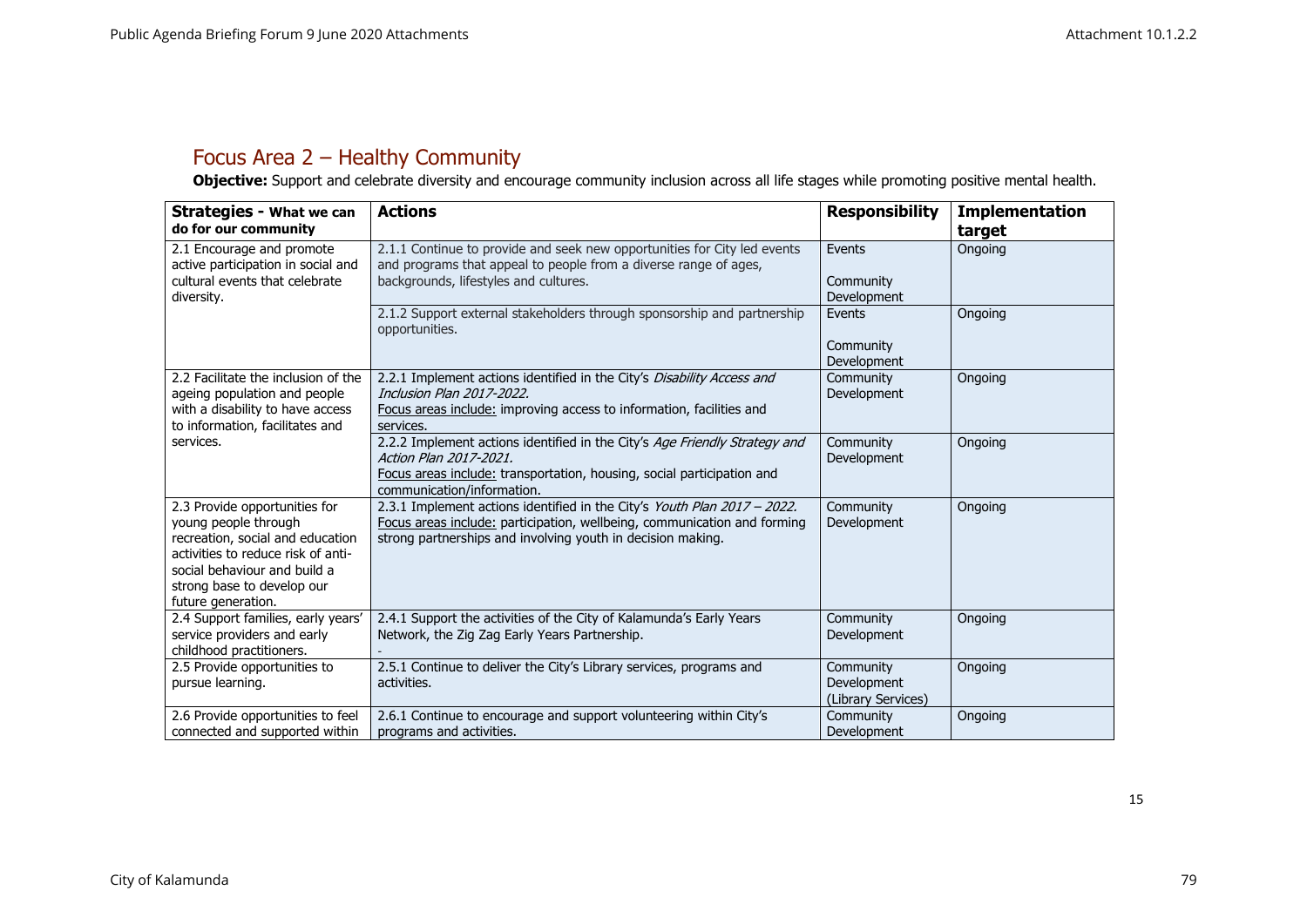| my community and promote<br>positive mental wellbeing. | 2.6.2 Continue as site partner of Mentally Healthy WA 'Act-Belong-<br>Commit' campaign and work towards recruiting and supporting local<br>community groups/service providers as community partners.<br>Campaign aims to: raise awareness of activities that promote good<br>mental health, reduce stigma associated with mental illness and<br>strengthen individual resilience. | <b>Health Services</b><br>(Health Promotion)                                    | Ongoing         |
|--------------------------------------------------------|-----------------------------------------------------------------------------------------------------------------------------------------------------------------------------------------------------------------------------------------------------------------------------------------------------------------------------------------------------------------------------------|---------------------------------------------------------------------------------|-----------------|
|                                                        | 2.6.3 Support relevant 'mental wellbeing' initiatives and messages locally.<br>(E.g. Mental Health Week, and R U OK Day).                                                                                                                                                                                                                                                         | <b>Health Services</b><br>(Health Promotion)<br>Community<br>Development        | Ongoing         |
|                                                        | 2.6.4 Explore opportunities to establish connection with NGO's concerned<br>with people whom suffer from mental illness and provide opportunities for<br>the community to attend seminars and workshops.                                                                                                                                                                          | <b>Health Services</b><br>(Health Promotion)<br>Community<br><b>Development</b> | Commence year 1 |
|                                                        | 2.6.5 Explore opportunities to implement programs and initiatives which<br>encourage social inclusion, positive mindset and general health and well-<br>being. These programs will aim to cater for a variety of interests including<br>arts, sports and hobby activities.                                                                                                        | <b>Health Services</b><br>(Health Promotion)<br>Community<br><b>Development</b> | Commence year 1 |
|                                                        | 2.6.6 Provide Arts and Cultural Programs that support and promote arts<br>activities and contribute to a sense of place, identity and well being                                                                                                                                                                                                                                  | <b>Health Services</b><br>(Health Promotion)<br>Events                          | Ongoing         |
|                                                        | 2.6.7 Provide opportunity for staff, volunteers and leaders within the<br>community to be trained in mental health first aid.                                                                                                                                                                                                                                                     | <b>Health Services</b><br>(Health Promotion)<br>Community<br><b>Development</b> | Commence year 2 |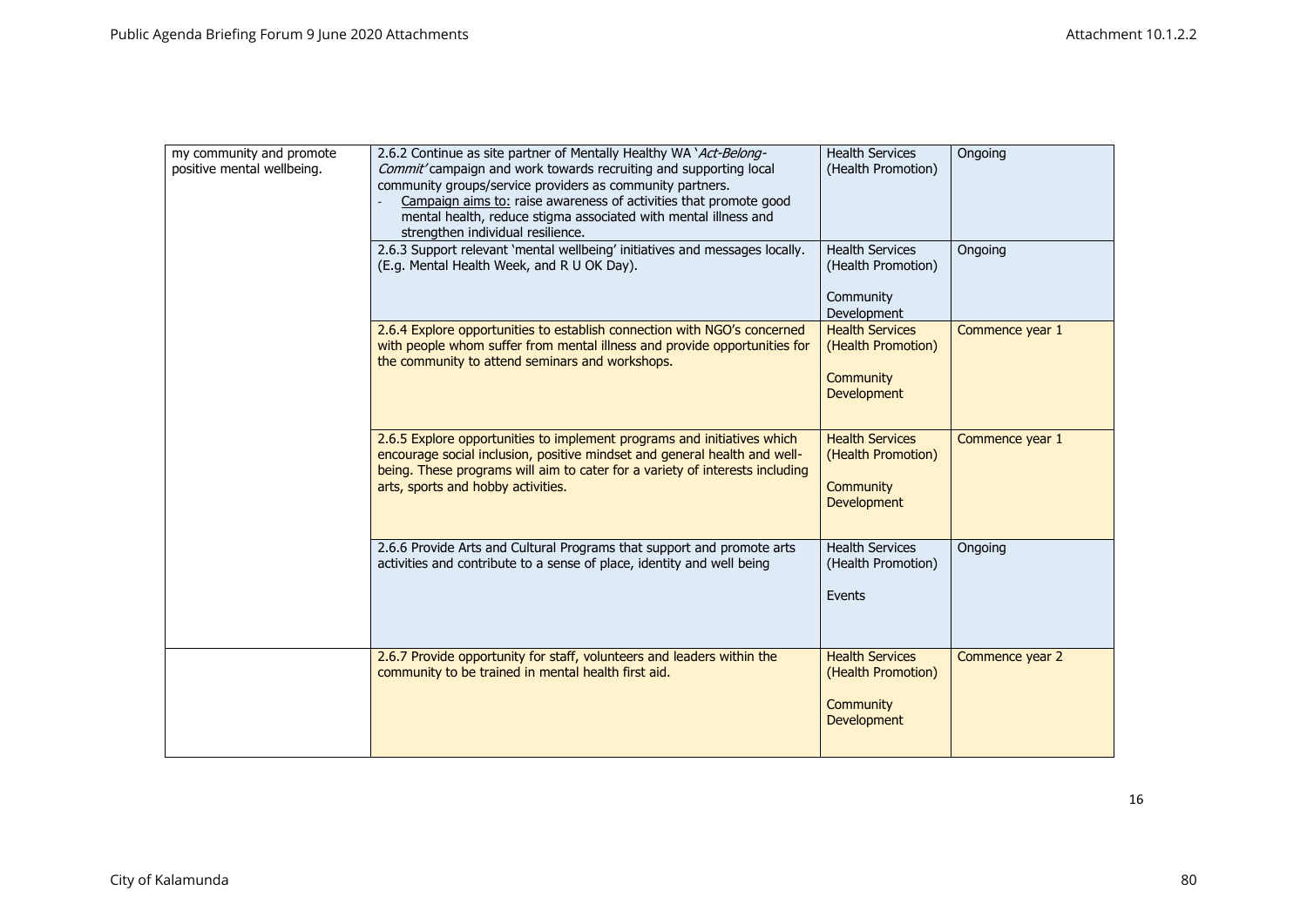| 2.6.8 Explore opportunity to implement "Park Run" at parks in the city of<br>Kalamunda, to provide opportunity for social inclusion, health and physical<br>activity and community connectiveness. | <b>Health Services</b><br>(Health Promotion) | Commence year 3 |
|----------------------------------------------------------------------------------------------------------------------------------------------------------------------------------------------------|----------------------------------------------|-----------------|
|                                                                                                                                                                                                    | Community<br><b>Development</b>              |                 |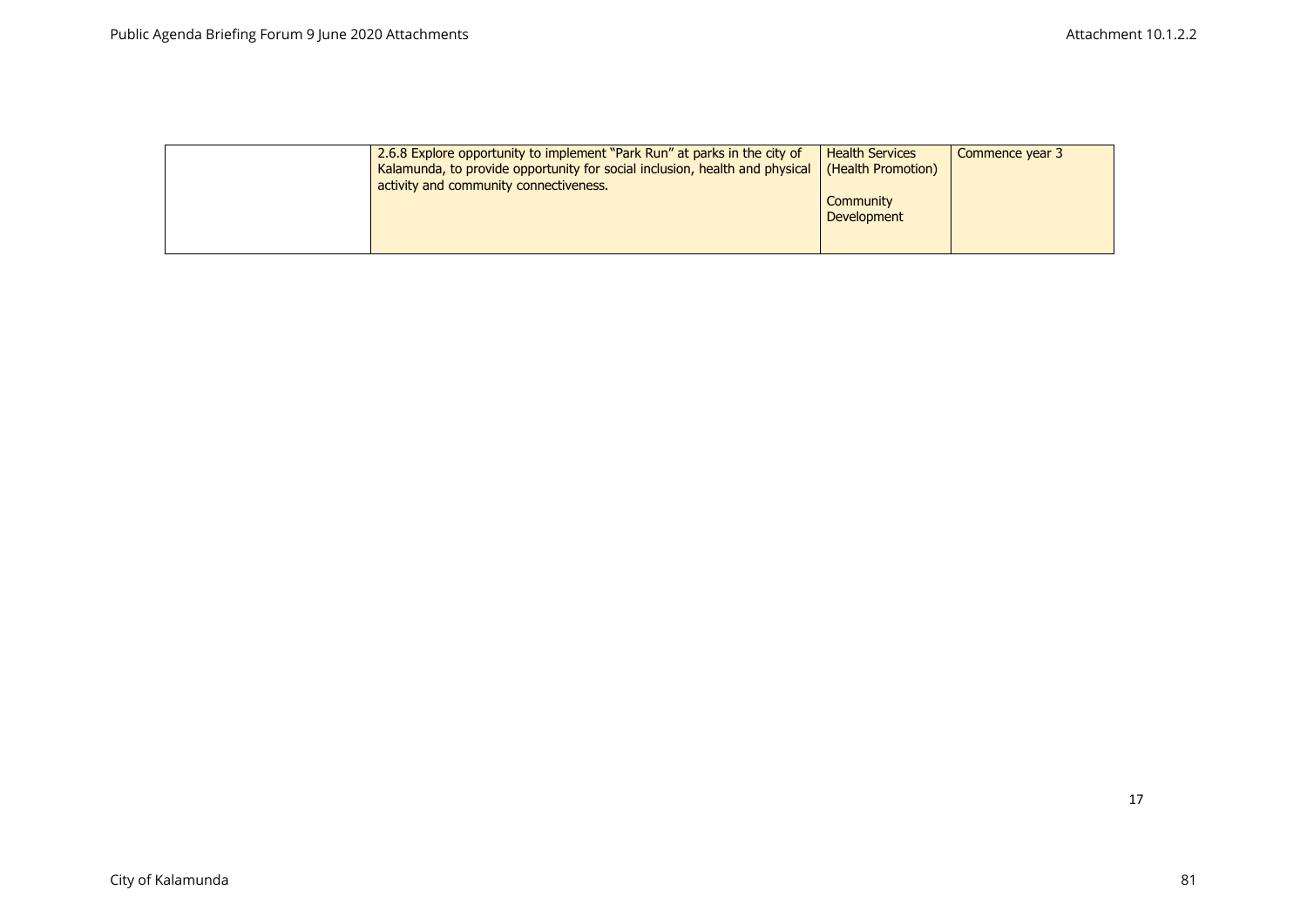### Focus Area 3 – Healthy and Safe Environment

**Objective:** Provide a safe and welcoming environment and quality environmental health protection

<span id="page-18-0"></span>

| <b>Strategies - What we</b>                                     | <b>Actions</b>                                                                                                                                                                                                                                                                   | <b>Responsibility</b>                                                   | <b>Implementation</b> |
|-----------------------------------------------------------------|----------------------------------------------------------------------------------------------------------------------------------------------------------------------------------------------------------------------------------------------------------------------------------|-------------------------------------------------------------------------|-----------------------|
| can do for our community                                        |                                                                                                                                                                                                                                                                                  |                                                                         | target                |
| 3.1 Provide a healthy<br>environment to live, work and<br>play. | 3.1.1 Implement and adhere to legislative requirements as defined in<br>the Food Act 2008, Environment Protection Act 1986, Waste Avoidance<br>& Resource Management Act 2007 and Emergency Management Act<br>2005.                                                              | <b>Health Services</b><br><b>Community Safety</b><br>Services<br>Assets | Ongoing               |
|                                                                 | 3.1.2 Carry out routine water sampling to ensure non-scheme drinking<br>water provided to the public and recreational water bodies are safe for<br>their intended use.                                                                                                           | <b>Health Services</b>                                                  | Ongoing               |
|                                                                 | 3.1.3 Ensure on-site disposal of effluent and liquid waste is managed<br>to minimise risk to public health and the environment.                                                                                                                                                  | <b>Health Services</b>                                                  | Ongoing               |
|                                                                 | 3.1.4 Inspect health premises in accordance with risk priority rating to<br>ensure safety of City owned facilities in accordance with relevant laws.                                                                                                                             | <b>Health Services</b>                                                  | Ongoing               |
|                                                                 | 3.1.5 Management of contaminated sites to reduce the risks to public<br>health and the environment.                                                                                                                                                                              |                                                                         |                       |
|                                                                 | 3.1.6 Keep the City's mosquito population to acceptable levels through<br>education and project delivery.<br>- Implement the City's Mosquito Management Program.<br>- Provide educational information to City residents via press release,<br>website and social media channels. | <b>Health Services</b><br><b>Public Relations</b>                       | Ongoing               |
|                                                                 | 3.1.7 Increase awareness of Asbestos<br>Participate in the annual Asbestos Awareness Month.<br>Educate and advise residents on Asbestos issues through<br>resolution of complaints and assessment of developments.                                                               | <b>Health Services</b>                                                  | Commence year 1       |
|                                                                 | 3.1.8 Provide information and advice to the community on topics such<br>as:<br>Vector and pest control<br>Domestic and commercial noise<br>Dust and pollution                                                                                                                    | <b>Health Services</b>                                                  | Ongoing               |
|                                                                 | 3.1.9 Explore opportunities to locally promote immunisations within the<br>City.                                                                                                                                                                                                 | <b>Health Services</b><br>(health promotion)                            | Ongoing               |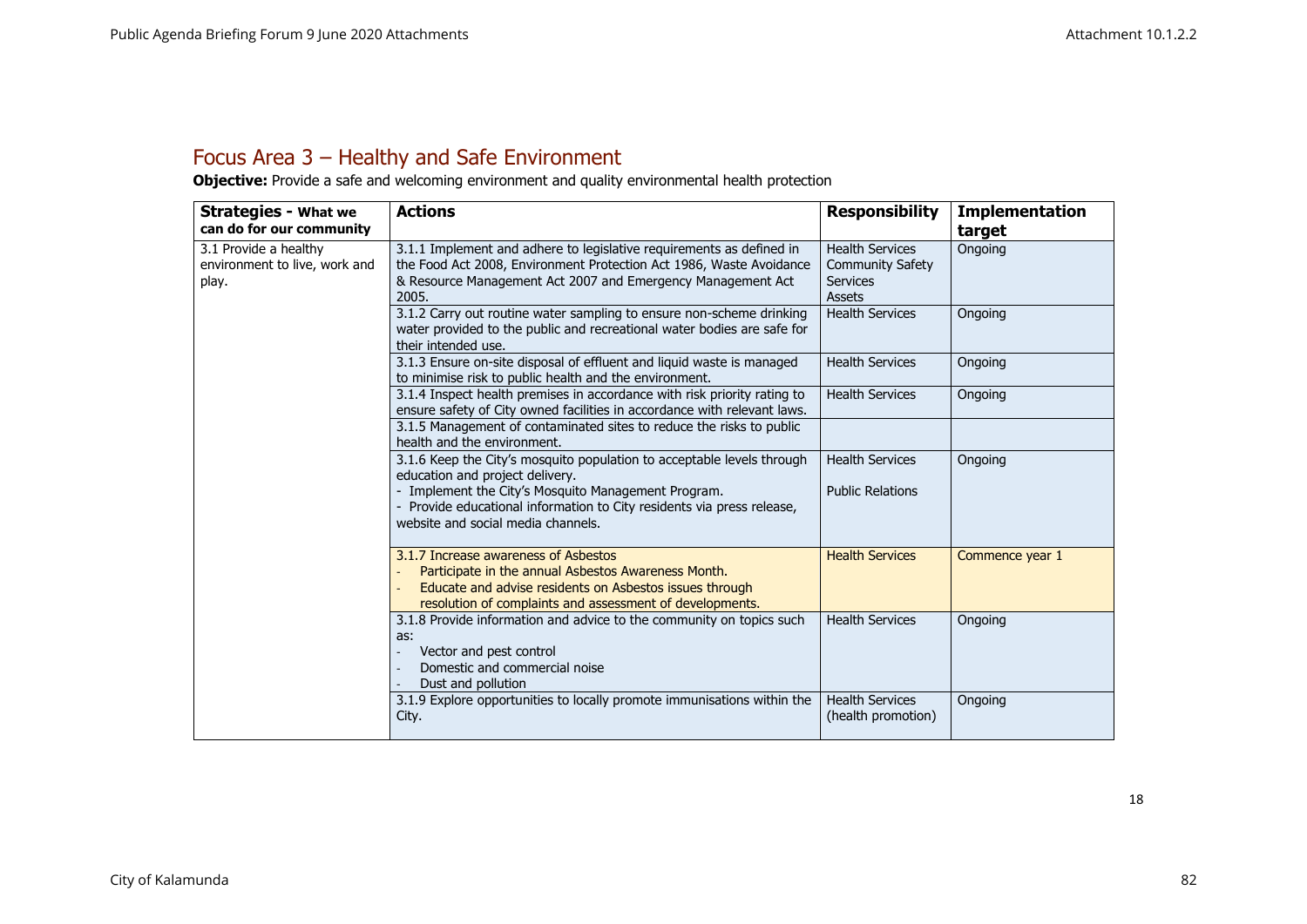| 3.2 Provide a safe and secure<br>community.                                                | 3.2.1 Continue to provide and monitor CCTV with the City.                                                                                                                                                                                                                  | <b>Community Safety</b><br><b>Services</b> | Ongoing         |
|--------------------------------------------------------------------------------------------|----------------------------------------------------------------------------------------------------------------------------------------------------------------------------------------------------------------------------------------------------------------------------|--------------------------------------------|-----------------|
|                                                                                            | 3.2.2 Evaluate and review the City's Community Safety and Crime<br>Prevention Plan 2013-2018 to identify successes, challenges and new<br>opportunities.                                                                                                                   | <b>Community Safety</b><br><b>Services</b> | Commence year 1 |
|                                                                                            | 3.2.3 Provide a well-resourced and responsive ranger service to the<br>community. Rangers to respond to community complaints and<br>concerns relating to dogs, straying stock and animals, parking<br>complaints and assist with the prevention and outbreak of bushfires. | Rangers                                    | Ongoing         |
|                                                                                            | 3.2.4 Continue to promote and participate in eWatch.                                                                                                                                                                                                                       | <b>Community Safety</b><br><b>Services</b> | Ongoing         |
|                                                                                            | 3.2.5 Continue to implement existing programs such as Eyes on the<br>Street, Urban/Community Art programs and Constable Care.                                                                                                                                              | <b>Community Safety</b><br><b>Services</b> | Ongoing         |
|                                                                                            | 3.2.6 Explore the opportunity of coordinating a City led a Crime and<br>Safety Advisory Committee and engage relevant stakeholders.                                                                                                                                        | <b>Community Safety</b><br><b>Services</b> |                 |
|                                                                                            | 3.2.7 Maintain and monitor the implementation of the Graffiti<br>Management Plan for the City.                                                                                                                                                                             | <b>Community Safety</b><br><b>Services</b> | Ongoing         |
| 3.3 Help the community<br>prepare and manage risks<br>associated with emergency<br>events. | 3.3.1 Coordinate and support the ongoing functions of the Local<br>Emergency Management Committee and the Local Emergency<br>Management Arrangements.                                                                                                                      | <b>Community Safety</b><br><b>Services</b> | Ongoing         |
|                                                                                            | 3.3.2 Provide adequate resources to ensure the City is well prepared<br>for a disaster or danger.                                                                                                                                                                          | <b>Community Safety</b><br><b>Services</b> | Ongoing         |
|                                                                                            | 3.3.3 Continue to deliver a range of fire management services to the<br>community in partnership with State and volunteer services.                                                                                                                                        | <b>Community Safety</b><br><b>Services</b> | Ongoing         |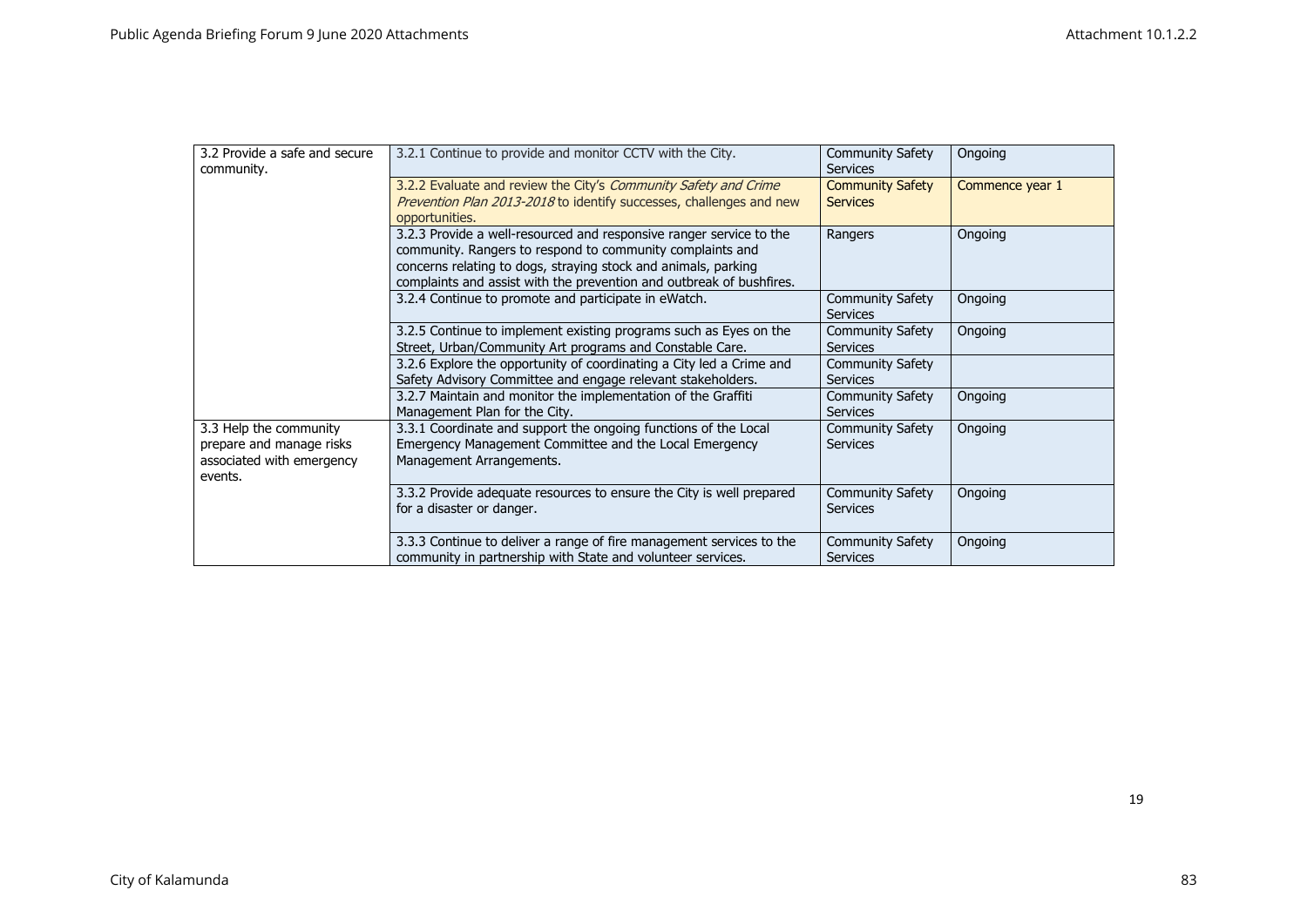### Focus Area 4 – Healthy Partnerships and Economy

**Objective 1:** To engage with business, partners and stakeholders to work collaborating for the benefit of the community

<span id="page-20-0"></span>

| <b>Strategies - What we</b><br>can do for our community | <b>Actions</b>                                                                                                                                                          | <b>Responsibility</b>                        | <b>Implementation</b><br>target |
|---------------------------------------------------------|-------------------------------------------------------------------------------------------------------------------------------------------------------------------------|----------------------------------------------|---------------------------------|
| 4.1 A sustainable local<br>economy                      | 4.1.1 Implement the City's <i>Economic Development Strategy</i> .                                                                                                       | Economic<br>Development                      | Ongoing                         |
| 4.2 Collaborative<br>partnerships                       | 4.2.1 Support local networks of service providers to encourage<br>collaboration and partnership and sharing of information.                                             | All                                          | Commence year 3                 |
|                                                         | 4.2.2 Develop and maintain effective partnerships with state and<br>national health promotion bodies for assistance with funding,<br>resources and project development. | <b>Health Services</b><br>(health promotion) | Commence year 2                 |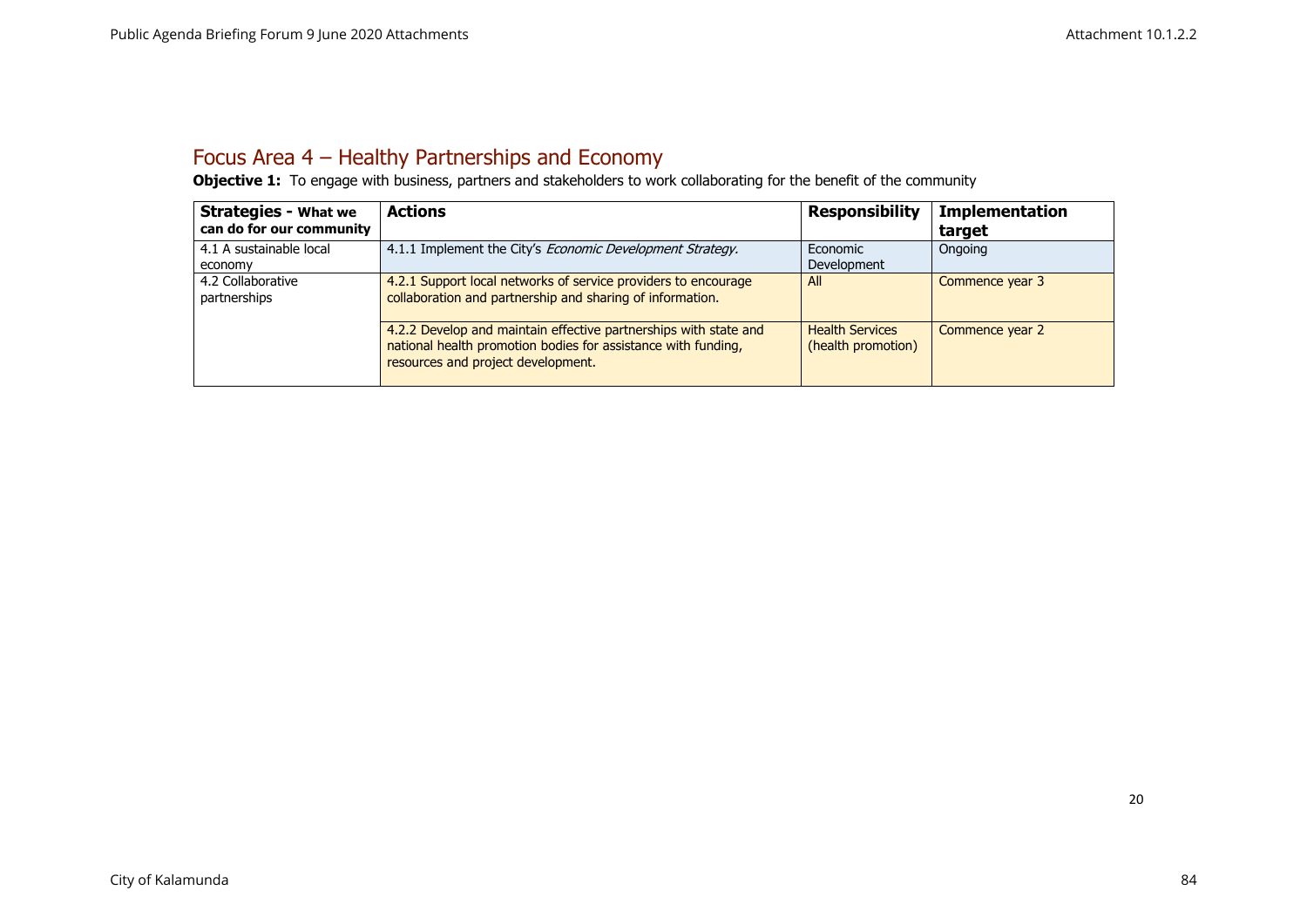### <span id="page-21-0"></span>Evaluation

The City of Kalamunda Community Health and Wellbeing Plan identifies how public health and wellbeing will be managed over the next five years. Implementation and monitoring of The Plan will be managed by the City's Health Services Department, but requires the execution of actions by relevant departments and support of senior management.

The establishment of an internal Public Health and Wellbeing Stakeholder Group will also assist with the review of the Plan. This group will be formed in 2018 and will meet on an annual basis to contribute to the assessment of progression and review of ongoing applicability of the Plan.

Conducting an annual review of the Plan will be a statutory requirement under section 45(5) of the Public Health Act. Under the same section The Plan can be amended or replaced at any time. An annual review of the Plan will take place aiming to:

- Ensure implementation is progressing to schedule;
- Confirm actions are producing the desired measures;
- Review key data (e.g. health status, risk factors, needs and demographics);
- Identify need for adjustments/amendments to meet any changes in community need (e.g. reduce or conclude activities no longer necessary and/or commence new activities in response to newly-identified needs);
- Report and celebrate achievements;
- Reconsider strategic direction and priorities;
- Influence resource allocation;
- Identify new networks and partnerships.

The progress of the Plan will be reported to the Ordinary Council Meeting every 12 months and reported in the City's Annual Report.

At the end of the five years, a full outcome evaluation will be undertaken and a new 5 year plan established.

It is important to note that once the State Public Health Plan is developed a detailed review of this Plan will be necessary to ensure consistency and the City's obligations are being met.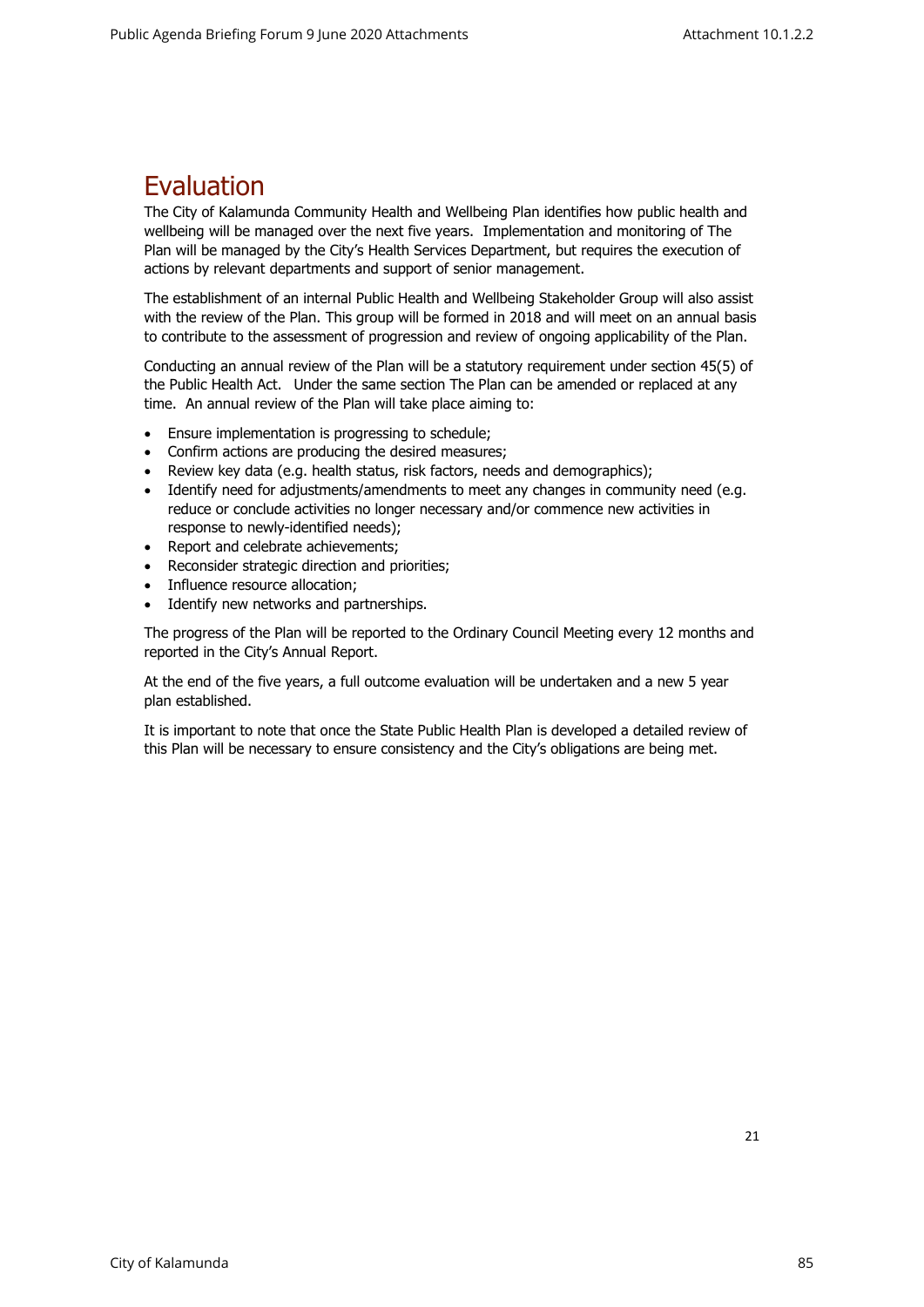### <span id="page-22-0"></span>**References**

1. West Australian Local Government Association. 2017. *The Role of Local Government in Community Health and Wellbeing - Public Health Act 2016*. [ONLINE] Available at: [http://walga.asn.au/getattachment/Policy-Advice-and-Advocacy/People-and-Place/Health-and-](http://walga.asn.au/getattachment/Policy-Advice-and-Advocacy/People-and-Place/Health-and-Wellbeing/WALGA-The-Role-of-Local-Government-in-Community-Health-and-Wellbeing-DRAFT-1608.pdf.aspx?lang=en-AU)[Wellbeing/WALGA-The-Role-of-Local-Government-in-Community-Health-and-Wellbeing-](http://walga.asn.au/getattachment/Policy-Advice-and-Advocacy/People-and-Place/Health-and-Wellbeing/WALGA-The-Role-of-Local-Government-in-Community-Health-and-Wellbeing-DRAFT-1608.pdf.aspx?lang=en-AU)[DRAFT-1608.pdf.aspx?lang=en-AU.](http://walga.asn.au/getattachment/Policy-Advice-and-Advocacy/People-and-Place/Health-and-Wellbeing/WALGA-The-Role-of-Local-Government-in-Community-Health-and-Wellbeing-DRAFT-1608.pdf.aspx?lang=en-AU) [Accessed 9 November 2017

2. Public Health Advocacy Institute of WA. 2011. Public Health Planning - A quide to developing a local government Public Health Plan. Available at: [http://www.phaiwa.org.au/wp](http://www.phaiwa.org.au/wp-content/uploads/2015/08/LG_Planning_Guide.pdf)[content/uploads/2015/08/LG\\_Planning\\_Guide.pdf](http://www.phaiwa.org.au/wp-content/uploads/2015/08/LG_Planning_Guide.pdf) [Accessed 20 October 2017].

3. Improvement and Development Agency. 2010. The social determinants of health and the role of local government. [ONLINE] Available at: [http://www.communityfutures.org.uk/wp](http://www.communityfutures.org.uk/wp-content/uploads/009-Social-determinants-of-Health.pdf)[content/uploads/009-Social-determinants-of-Health.pdf.](http://www.communityfutures.org.uk/wp-content/uploads/009-Social-determinants-of-Health.pdf) [Accessed 8 October 2017].

4. Australian Bureau of Statistics. 2016. Census Data QuickStats. [ONLINE] Available at: [http://www.censusdata.abs.gov.au/](http://www.censusdata.abs.gov.au/census_services/getproduct/census/2016/quickstat/50605?opendocument) [Accessed 19 October 2017].

5. Australian Bureau of Statistics. 2016. Socio-Economic Indexes for Areas. [ONLINE] Available at: [http://www.abs.gov.au/websitedbs/censushome.nsf/home/seifa.](http://www.abs.gov.au/websitedbs/censushome.nsf/home/seifa) [Accessed 3 October 2017].

6. Department of Health. 2010. *Pathway to a healthy community: a guide to councilors*. [ONLINE] Available at:

[http://ww2.health.wa.gov.au/~/media/Files/Corporate/general%20documents/SMHS/Reports%2](http://ww2.health.wa.gov.au/~/media/Files/Corporate/general%20documents/SMHS/Reports%20and%20Publications/SMPHU/PathwayHealthyCommunity_GuideForCouncillors.pdf) [0and%20Publications/SMPHU/PathwayHealthyCommunity\\_GuideForCouncillors.pdf.](http://ww2.health.wa.gov.au/~/media/Files/Corporate/general%20documents/SMHS/Reports%20and%20Publications/SMPHU/PathwayHealthyCommunity_GuideForCouncillors.pdf) [Accessed 1 February 2018].

7. Government of Western Australia. 2017. First Interim State Public Health Plan for Western Australia. [ONLINE] Available at:

[http://ww2.health.wa.gov.au/~/media/Files/Corporate/general%20documents/Public%20Healt](http://ww2.health.wa.gov.au/~/media/Files/Corporate/general%20documents/Public%20Health%20Act/First%20Interim%20State%20Public%20Health%20Plan.pdf) [h%20Act/First%20Interim%20State%20Public%20Health%20Plan.pdf.](http://ww2.health.wa.gov.au/~/media/Files/Corporate/general%20documents/Public%20Health%20Act/First%20Interim%20State%20Public%20Health%20Plan.pdf) [Accessed 18 October 2017].

8. Australian Government Department of Health. 2016. Immunisation Coverage Targets. [ONLINE] Available at:

[http://www.immunise.health.gov.au/internet/immunise/publishing.nsf/Content/news-20160216.](http://www.immunise.health.gov.au/internet/immunise/publishing.nsf/Content/news-20160216) [Accessed 1 February 2018].

9. Government of Western Australia. 2017. *First Interim State Public Health Plan for Western Australia*. [ONLINE] Available at:

[http://ww2.health.wa.gov.au/~/media/Files/Corporate/general%20documents/Public%20Health](http://ww2.health.wa.gov.au/~/media/Files/Corporate/general%20documents/Public%20Health%20Act/First%20Interim%20State%20Public%20Health%20Plan.pdf) [%20Act/First%20Interim%20State%20Public%20Health%20Plan.pdf.](http://ww2.health.wa.gov.au/~/media/Files/Corporate/general%20documents/Public%20Health%20Act/First%20Interim%20State%20Public%20Health%20Plan.pdf) [Accessed 18 October 2017